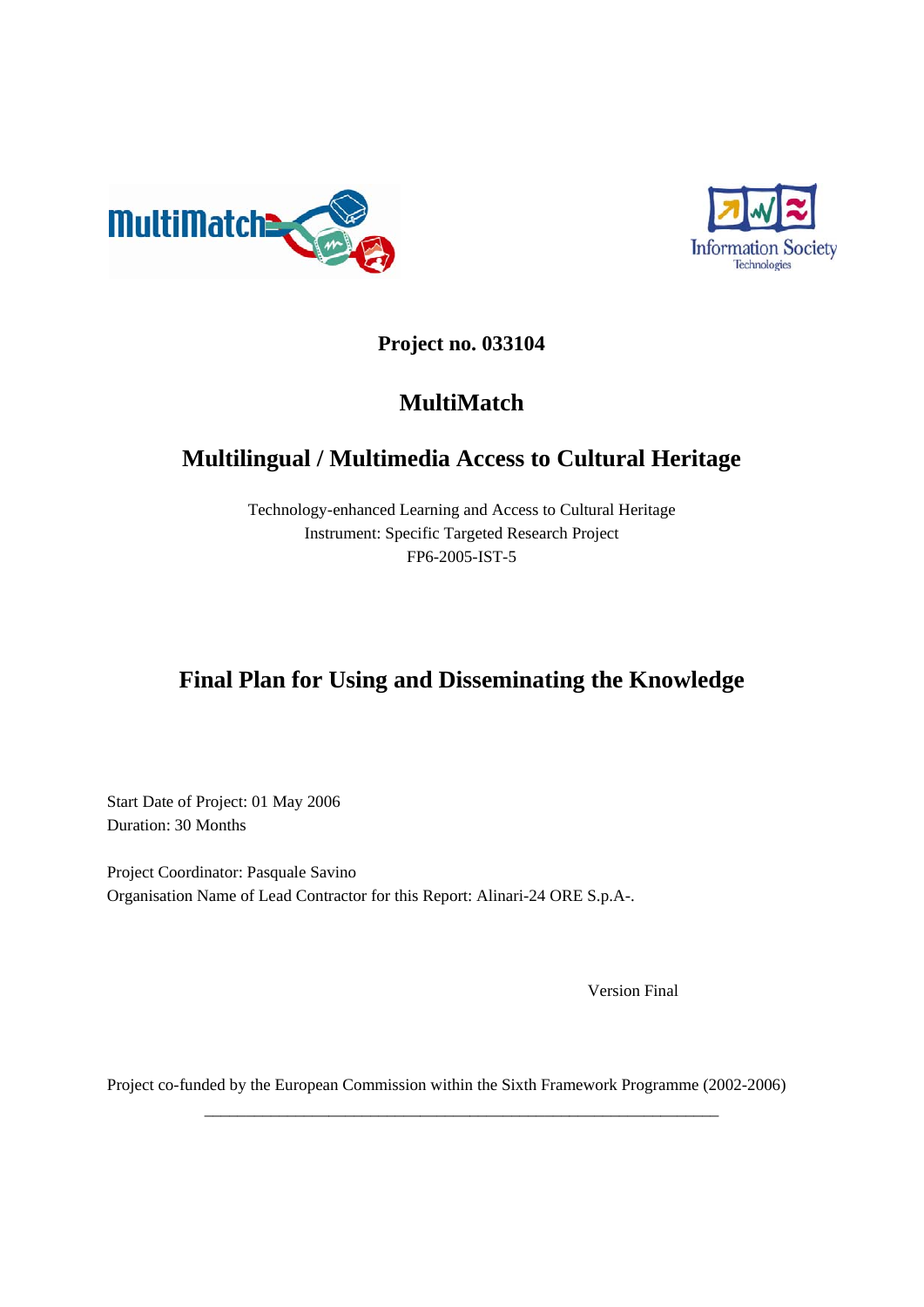



## **List of Partners**

| Partic.   | Partic. | <b>Participant name</b>                                                                                       | Participant        | <b>Country</b> | <b>Date</b>           | Date exit   |
|-----------|---------|---------------------------------------------------------------------------------------------------------------|--------------------|----------------|-----------------------|-------------|
| role      | no.     |                                                                                                               | short name         |                | entered               | project     |
|           |         |                                                                                                               |                    |                | project               |             |
| CO        | 01      | Istituto di Scienza e Tecnologie                                                                              | <b>ISTI-CNR</b>    | IT             | month 1               | month       |
|           |         | dell'Informazione, Consiglio                                                                                  |                    |                |                       | 30          |
|           |         | Nazionale delle Ricerche                                                                                      |                    |                |                       |             |
| <b>CR</b> | 02      | University of Sheffield                                                                                       | <b>USFD</b>        | <b>UK</b>      | month 1               | month<br>30 |
| CR        | 03      | Dublin City University                                                                                        | <b>DCU</b>         | IE             | month 1               | month<br>30 |
| CR        | 04      | University of Amsterdam                                                                                       | <b>UvA</b>         | NL             | month 1               | month<br>30 |
| <b>CR</b> | 05      | University of Geneva                                                                                          | UniGE              | <b>CH</b>      | month 1               | month<br>30 |
| CR        | 06      | Universidad Nacional de<br>Educación a Distancia                                                              | <b>UNED</b>        | <b>ES</b>      | month 1               | month<br>30 |
| CR        | 07      | Alinari 24 ORE $S.p.A1$                                                                                       | <b>ALINARI</b>     | IT             | month 1               | month<br>30 |
| CR        | 08      | <b>Stichting Nederlands Instituut</b><br>voor Beeld en Geluid (Netherlands<br>Institute for Sound and Vision) | BandG <sup>2</sup> | NL             | month 1               | month<br>30 |
| CR        | 09      | Biblioteca Virtual Miguel de<br>Cervantes, University of Alicante                                             | <b>UA</b>          | <b>ES</b>      | Entered at<br>month 9 | month<br>30 |
| CR        | 10      | OCLC Ltd <sup>3</sup>                                                                                         | <b>FDI</b>         | <b>UK</b>      | month 1               | month<br>30 |
| <b>CR</b> | 11      | WIND Telecomunicazioni S.p.A.                                                                                 | <b>WIND</b>        | IT             | month 1               | month<br>30 |

1

<sup>&</sup>lt;sup>1</sup> Previously Fratelli Alinari Istituto Edizioni Artistiche S.p.A; Alinari was taken over by Sole 24 Ore SpA on 1 October 2007; the new name is Alinari 24 ORE S.p.A

<sup>&</sup>lt;sup>2</sup> Although the official acronym for this institution is BandG, it is often referred to within the project as Sound & Vision.

<sup>&</sup>lt;sup>3</sup> Initially Fretwell-Downing Informatics (FDI); FDI was taken over by OCLC PICA at the moment of accession to the contract. The correct name of this partner is now OCLC but the acronym FDI is used in the Technical Annex (DoW).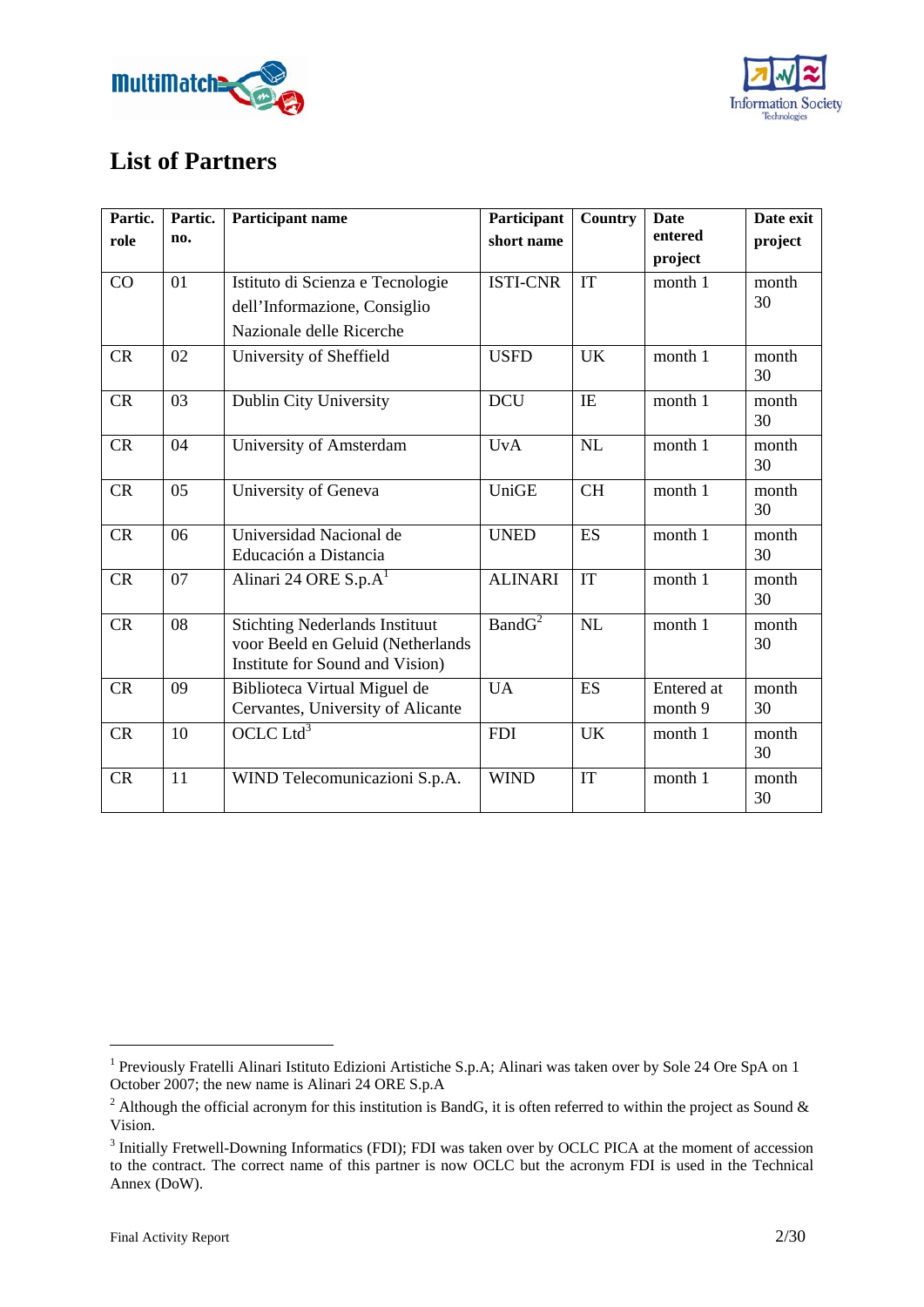



# **Table of Contents**

| Section 1 |  |
|-----------|--|
| 1.1       |  |
| 1.2       |  |
| 1.3       |  |
| Section 2 |  |
| 2.1       |  |
| 2.2       |  |
| 2.3       |  |
| 2.4       |  |
| 2.5       |  |
| 2.6       |  |
| 2.7       |  |
| 2.8       |  |
| 2.9       |  |
| 2.10      |  |
| 2.11      |  |
| 2.12      |  |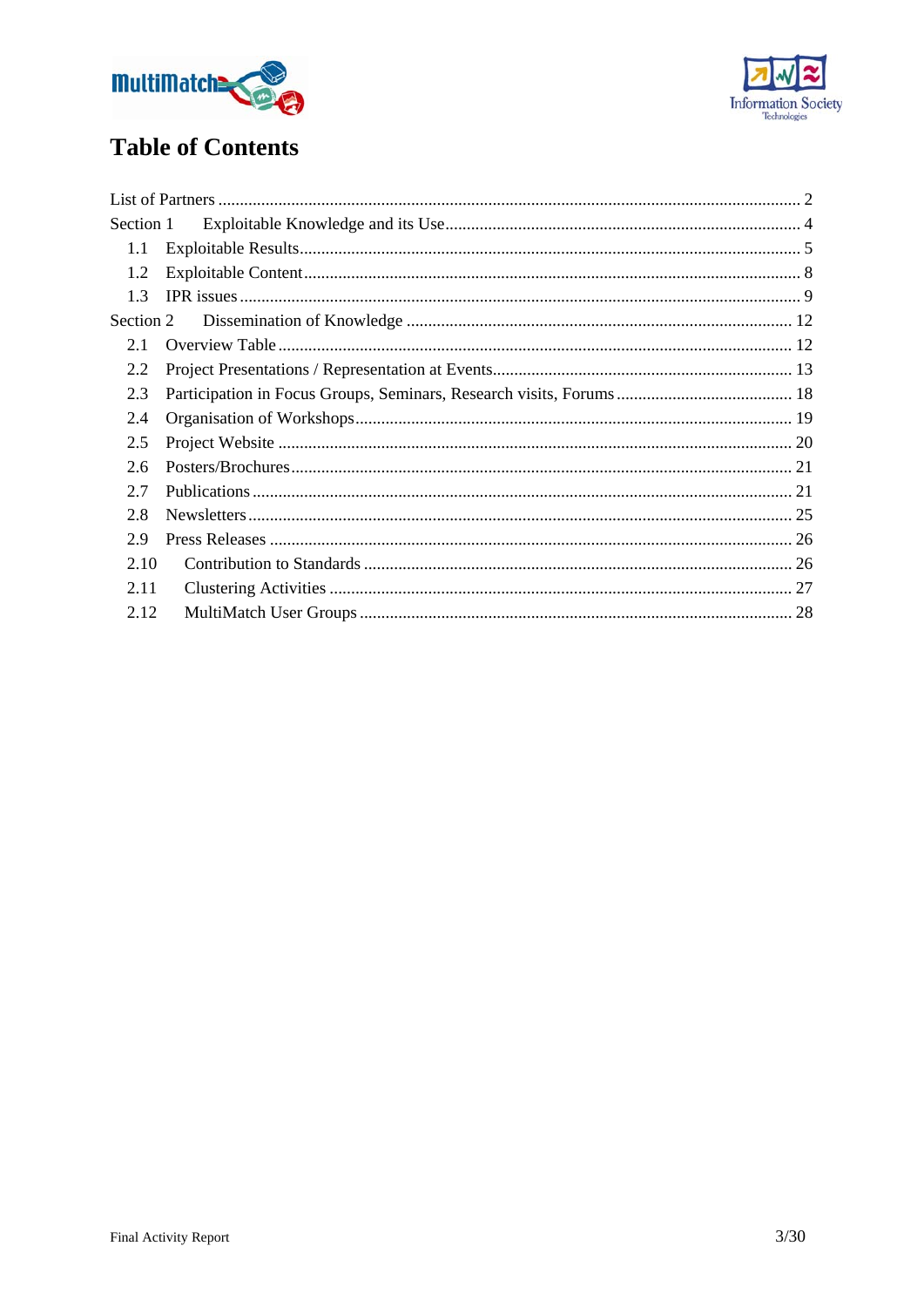



# Section 1 Exploitable Knowledge<sup>4</sup> and its Use

A preliminary remark concerns the definition of the exploitation for a research project like MultiMatch.

- 1. MultiMatch's primary scope is to impact the **research field**. The main effect of the MultiMatch project is expected in the research/testing field and in the evaluation of research activities. MultiMatch results will benefit directly and indirectly research groups, industrial partners, content providers
- 2. The second channel for the exploitation of the results is represented by the use of MultiMatch in **specific applicative projects.**
- 3. Finally MultiMatch could provide products and services for **commercial exploitation.** MultiMatch could exploit some specific components or the complete system. We are able to provide a definition of which components and services can be offered, suggesting related exploitation opportunities, but at present the MultiMatch project can not be exploited as a complete system: additional functionalities should be integrated and further work is needed to engineer MultiMatch (production of documentation, engineering of the components and of the system). We believe MultiMatch technologies could have a market impact in the coming years.

**Deliverable 8.2.1** Initial exploitation planning report and market survey (preliminary version): delivered August 2006;

**Deliverable 8.2.1** Initial exploitation planning report and market survey (final version): delivered June  $2007^5$ ;

**Deliverable 8.2.2** Final exploitation planning report and market survey<sup>6</sup>: to be delivered December 2008

The initial exploitation plan (Del. 8.2.1 ) defined the exploitation strategy and methodology to be put in place in order to introduce the project outcomes into the market strategies. The overall system as well as individual components were considered. A survey of the competitive solutions on the market was carried out and a first outline of the market analysis of the business targets that the project intended to address was defined. The plan focused on the benefits that MultiMatch could offer to end users and content suppliers. Attention was also paid to Sociological, Technical, Economic and Political (STEP) issues, to Strengths, Weaknesses, Opportunities, Threats, (SWOT) issues and to the exploitation Risk Analysis. An initial IPR report was defined.

1

<sup>&</sup>lt;sup>44</sup> *Knowledge:* means the results, including information, whether or not they can be protected, arising from the *project* governed by this *contract*, as well as copyrights or rights pertaining to such results following applications for, or the issue of patents, designs, plant varieties, supplementary protection certificates or similar forms of protection (Article II.1.14 of the contract)

<sup>&</sup>lt;sup>5</sup> There was a contradiction in the DoW Initial and final exploitation planning reports and market surveys are scheduled at 3 and 18 months. However, effort for this task only begins at month 12. For this reason, a preliminary version of the initial exploitation plan was produced at month 3 containing a description of the approaches that would be adopted for exploitation, and a final version of this plan was produced month 12.

<sup>&</sup>lt;sup>6</sup> It was agreed with the Commission reviewers to prepare and consign this deliverable at month 27, rather than month 18. This would make much more sense in the context of the project activities and would lead to a more viable deliverable.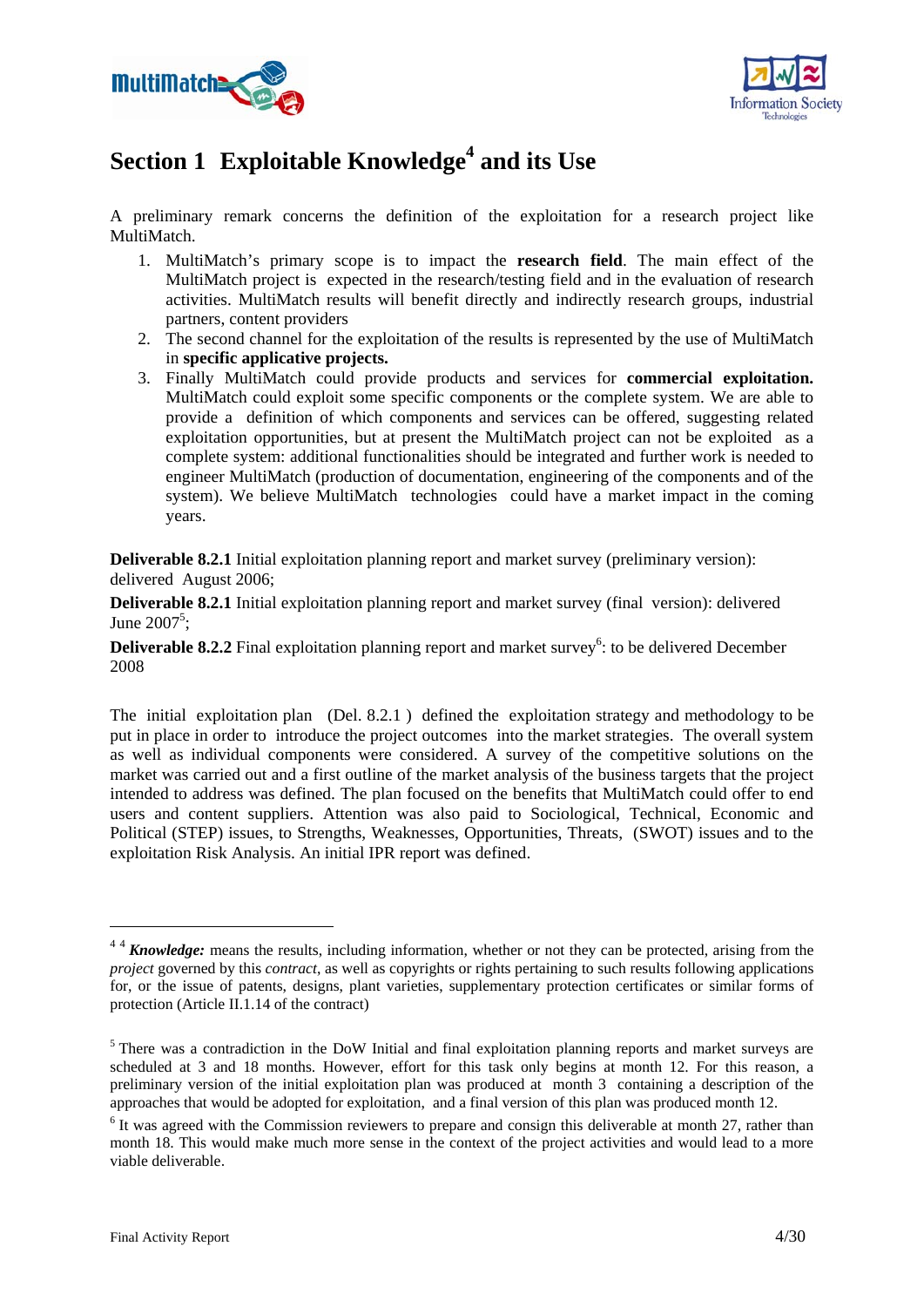



The final exploitation plan (D.8.2.2) updates the previous MultiMatch exploitation plan, detailing how the project results can be exploited: how MultiMatch can impact the research field, how it can be employed in specific applicative and how it could provide services for commercial exploitation. D8.2.2 defines which are the exploitable products of MultiMatch, how they could be exploited and which are the constraints of such exploitation. It updates and summarises the intellectual property analysis and describes opportunities for end users and content providers drawing scenarios for future exploitation. It reports individual and joint partners' exploitation plans. The document also reviews the external environment, considering the impact of changes in MultiMatch competitors and potential partners and explores the segmentation of the markets where MultiMatch may operate.

The project exploitation has been coordinated with dissemination activities in order to promote the adoption of the project "vision" and to demonstrate the feasibility of the project approach. Through dissemination events useful contacts have been collected for exploitation purposes (see list of events section 0)

## **1.1 Exploitable Results**

**Exploitable results** are defined as knowledge having a potential for industrial or commercial application in research activities or for developing, creating or marketing a product or process or for creating or providing a service.

MultiMatch can be exploited for the: technology, services implemented, components developed and contents provided.

The following tables present an overview of MultiMatch exploitable results: actual exploitable components, services, contents, with information related to the sector of application, ownership, timetable for commercial use, way of exploitation. Information on IPR related issues are provided in section 1.3.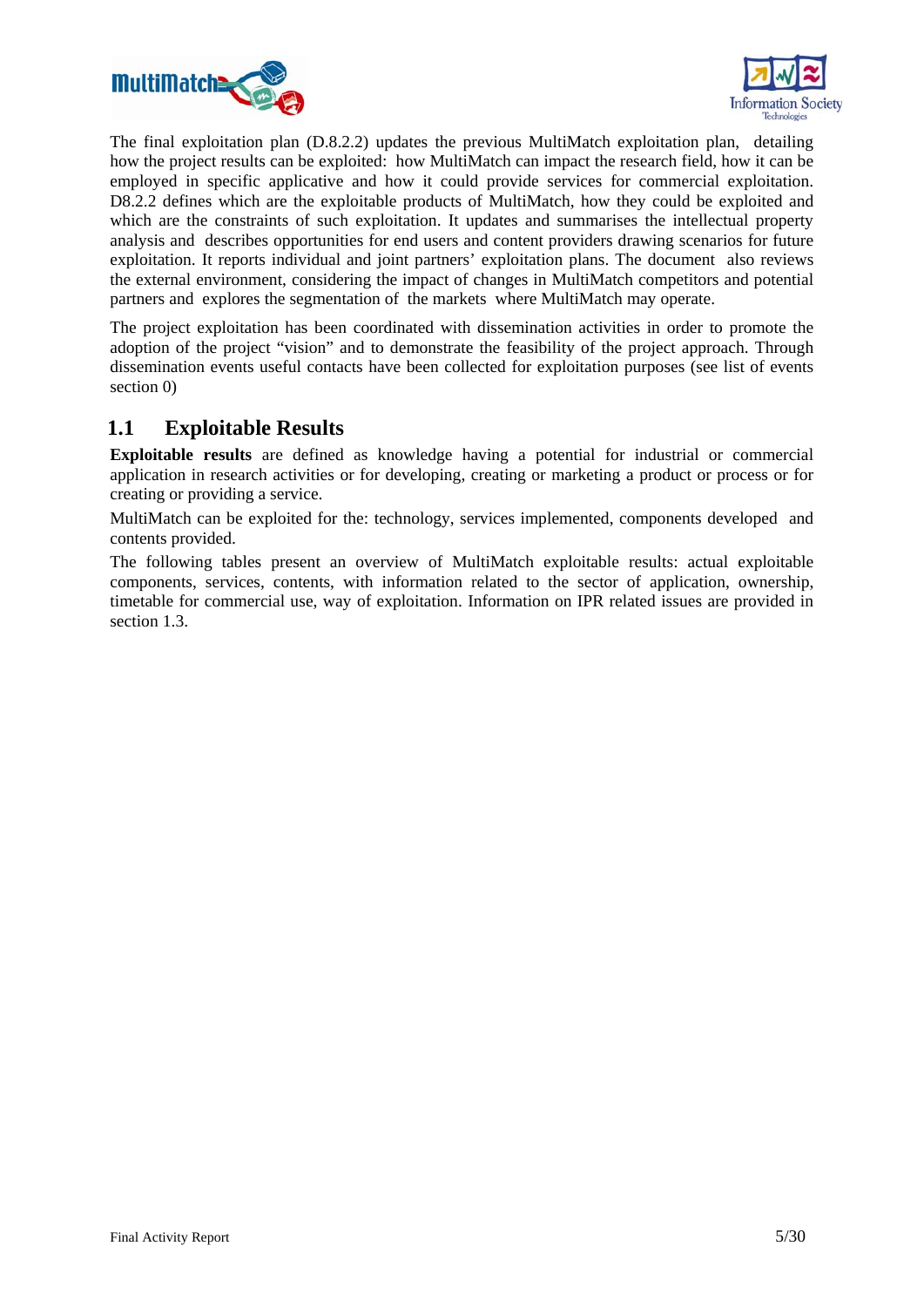



| <b>Exploitable result</b>                                                                                                                                                                                                                        | <b>Exploitable Knowledge</b>                                                                                                     | <b>What is Exploitable</b> | $Sector(s)$ of                                                                    | <b>Timetable</b>                | Owner<br>$\propto$                     | <b>Way of Exploitation</b>                          |
|--------------------------------------------------------------------------------------------------------------------------------------------------------------------------------------------------------------------------------------------------|----------------------------------------------------------------------------------------------------------------------------------|----------------------------|-----------------------------------------------------------------------------------|---------------------------------|----------------------------------------|-----------------------------------------------------|
|                                                                                                                                                                                                                                                  |                                                                                                                                  |                            | application                                                                       | for<br>commercial<br><b>use</b> | <b>Other</b><br>Partner(s)<br>involved |                                                     |
| <b>Hybrid Translation</b><br><b>Interactive</b><br>and<br><b>Hybrid Translation</b><br>components                                                                                                                                                | Provide (interactive) domain<br>translations<br>specific<br>of<br>content and queries                                            |                            | Cultural Heritage                                                                 |                                 | <b>DCU</b>                             |                                                     |
| <b>Text Segmentation</b><br><b>Tools</b>                                                                                                                                                                                                         | Segment running text into<br>semantically related regions                                                                        | Software component         | Text indexing                                                                     |                                 | <b>DCU</b>                             | Module or service                                   |
| <b>MultiMedia Server</b><br>+ Content Cache +<br>MultiMedia Digital<br>Library Service +<br><b>Record</b><br><b>Metadata</b><br>Store + Metadata<br><b>Repository</b><br>Query<br>Engine + MILOS<br><b>XML</b><br><b>Search</b><br><b>Engine</b> | Manages the storage<br>of<br>multimedia documents and<br>and<br>related<br>metadata<br>supports their content based<br>retrieval | Software component.        | Cultural<br>Heritage,<br><b>Digital Libraries</b>                                 | Mid 2009                        | <b>ISTI-CNR</b>                        | -Directly (spin offs)<br>-Indirectly (licensing)    |
| <b>GUI</b><br><b>Translation</b><br>Wizard.                                                                                                                                                                                                      | Allows the user to change<br>translation<br>in a<br>query<br>interactive way                                                     | Software component         | Add interactive trans-<br>lation functionality to<br>any type of search<br>system |                                 | <b>UNED</b>                            | -Directly (spin offs)<br>-Indirectly<br>(licensing) |
| <b>Overview</b><br><b>User</b><br>Interface.                                                                                                                                                                                                     | Allows the user to formulate<br>multilingual queries                                                                             | Software component         | interface<br>for<br>User<br>Multilingual<br>search<br>engines                     |                                 | <b>UNED</b>                            | -Directly (spin offs)<br>-Indirectly (licensing)    |
| <b>Specialized</b><br><b>User</b><br>Interface.                                                                                                                                                                                                  | Allows the user to explore<br>the content from a specific<br>media point of view.                                                | Software component         | interface<br>for<br>User<br>Multilingual & Multi-<br>media search engines         |                                 | <b>UNED</b>                            | -Directly (spin offs)<br>-Indirectly (licensing)    |
| <b>Faceted Browser</b>                                                                                                                                                                                                                           | Allows to explore creators<br>and creations using facets.                                                                        | Software component         | User<br>interface<br>for<br>Multilingual & Multi-<br>media search engines         |                                 | <b>UNED</b><br><b>USFD</b>             | -Directly (spin offs)<br>-Indirectly (licensing)    |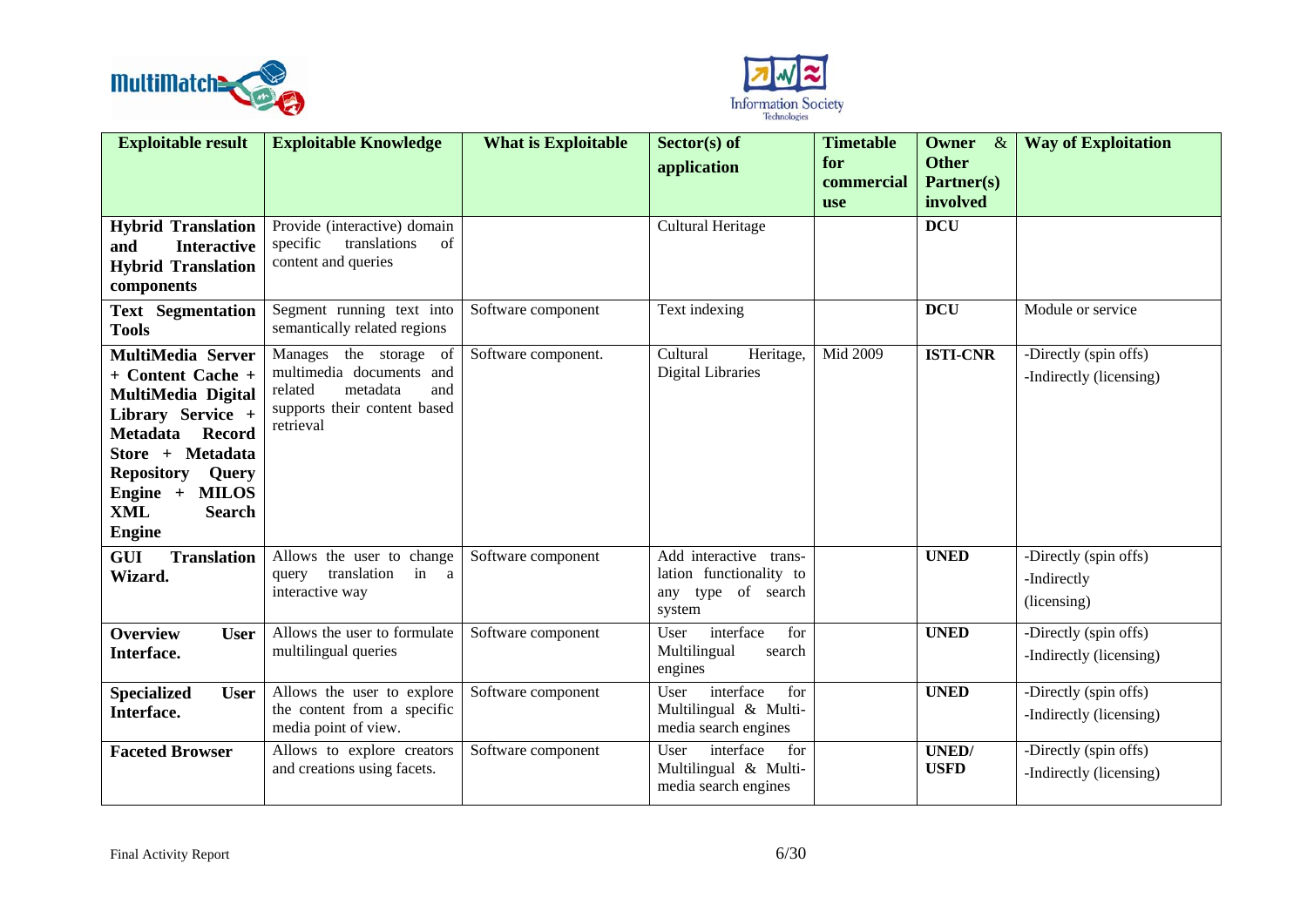



| <b>Video Browser</b>                    | Allows exploration of video<br>content.                                                                                                                                                                                       | Software component                       | for<br>interface<br>User<br>multimedia<br>search<br>engines |      | <b>UNED</b>  | -Directly (spin offs)<br>- Collaboration with B&G to<br>exploit the interface for a new<br>in-house service   |
|-----------------------------------------|-------------------------------------------------------------------------------------------------------------------------------------------------------------------------------------------------------------------------------|------------------------------------------|-------------------------------------------------------------|------|--------------|---------------------------------------------------------------------------------------------------------------|
| <b>MILOS</b><br>fusion<br>plugin        | The<br>allows<br>for<br>plugin<br>combined search of visual<br>and textual data. It includes<br>exchange protocol<br>data<br>a<br>multimodal<br>for<br>tailored<br>retrieval<br>connect<br>to<br>to<br>UNIGE's search service | Plugin code source                       | Multimodal<br>information<br>management                     | 2008 | <b>UNIGE</b> | with<br>the<br>association<br>In.<br>MultiMatch<br>and<br>system<br>UNIGE's<br>licensing<br>search<br>service |
| MultiMatch image<br>collection browser  | browser includes an<br>The<br>interface to allow for the<br>browsing of multimedia<br>collections by connecting to<br>UNIGE's service                                                                                         | Interface source code                    | Multimodal<br>information<br>management                     | 2008 | <b>UNIGE</b> | association<br>the<br>In<br>to<br>MultiMatch<br>and<br>system<br>licensing UNIGE's service                    |
| <b>Gathering</b><br>feed-<br>based data | of<br>Generalized<br>mapping<br>feed-based data to standard                                                                                                                                                                   | for<br>Architecture<br>data<br>gathering | Dynamic<br>feed-based<br>data                               | 2009 | UvA          | Service or module                                                                                             |

**Table 1: Exploitable results Overview table**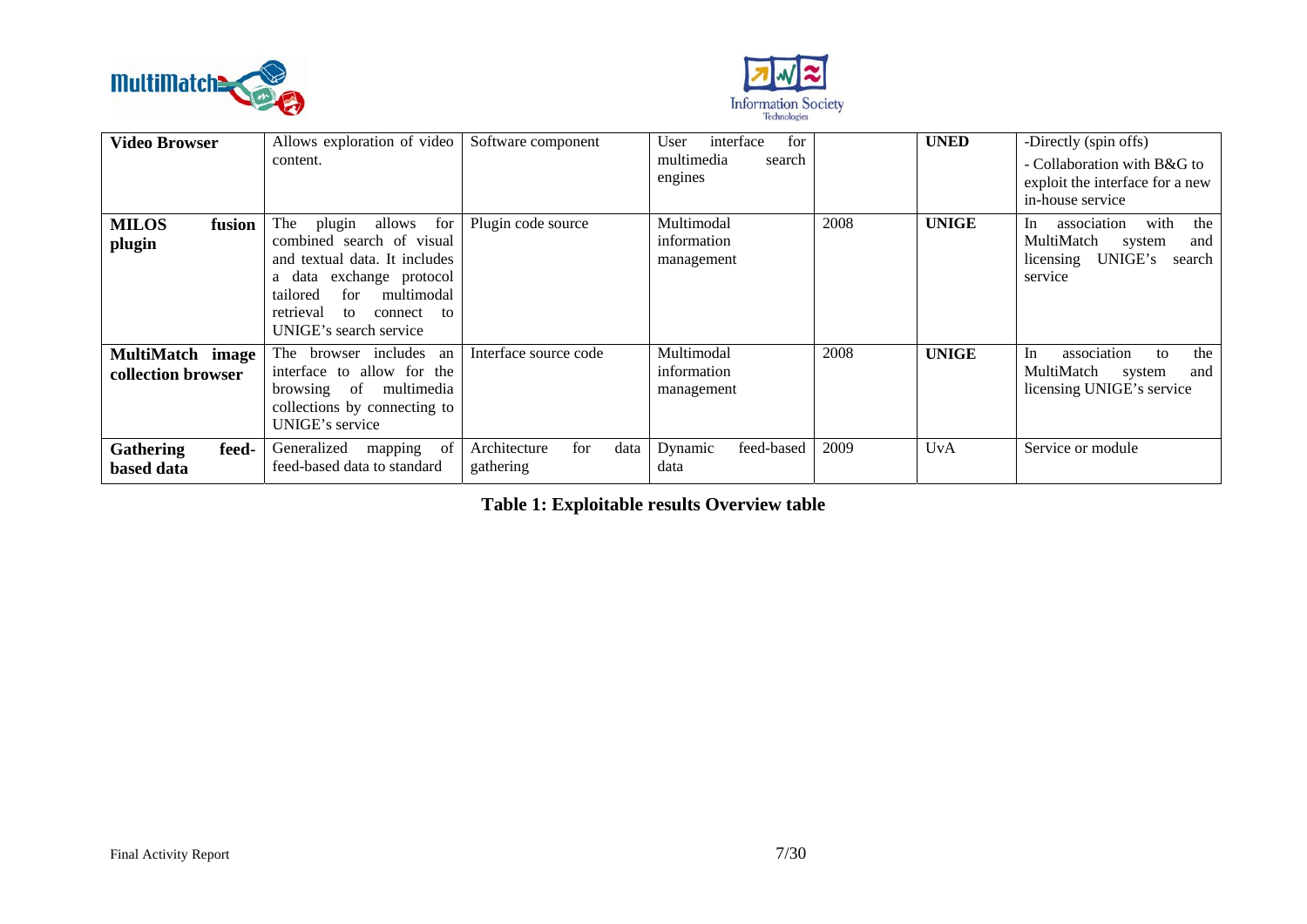



## **1.2 Exploitable Content**

| Type of content                        | <b>Sources</b>                 | <b>Totals</b> |
|----------------------------------------|--------------------------------|---------------|
|                                        |                                | $(PT1+PT2)$   |
|                                        |                                |               |
|                                        |                                |               |
| Dynamic <sup>7</sup> resources         | WWW (UvA)                      | > 25,000      |
| collected from feeds                   |                                |               |
| (text-based feeds and                  |                                |               |
| feed items)                            |                                |               |
| <b>Constrained Focused<sup>8</sup></b> | WWW (UvA)                      | >130,000      |
| Crawl (Web pages)                      |                                |               |
|                                        | <b>BVCM</b>                    | >2,600        |
| Metadata - Web                         | Il Sole 24 Ore                 |               |
|                                        | <b>BVCM</b>                    | >280,000      |
|                                        | <b>Israel National Library</b> |               |
|                                        | <b>Austrian National</b>       |               |
|                                        | Library                        |               |
|                                        | OAI (Alinari),                 |               |
|                                        | <b>MICHAEL</b>                 |               |
|                                        | Alinari,                       |               |
| Metadata - Text                        | <b>BandG</b>                   |               |
|                                        | Alinari, AISA                  | > 12,000      |
| <b>Still images</b>                    | (Alinari)                      |               |
|                                        | BandG,                         | >570          |
|                                        | Alinari,                       |               |
| <b>Video</b>                           | TecheRAI (Alinari)             |               |
| <b>Audio podcasts</b>                  | WWW (UvA)                      | $>100$ h      |
|                                        |                                |               |

## **Table 2: Exploitable content**

<sup>&</sup>lt;sup>7</sup> Collection is ongoing, this volume has been reached on the  $1<sup>st</sup>$  of September 2008. Estimated growth > 1,000 items per week.

<sup>&</sup>lt;sup>8</sup> Pages labelled for the Constrained Focused Crawl Classifier: Alinari 300, BVMC 300, UvA 900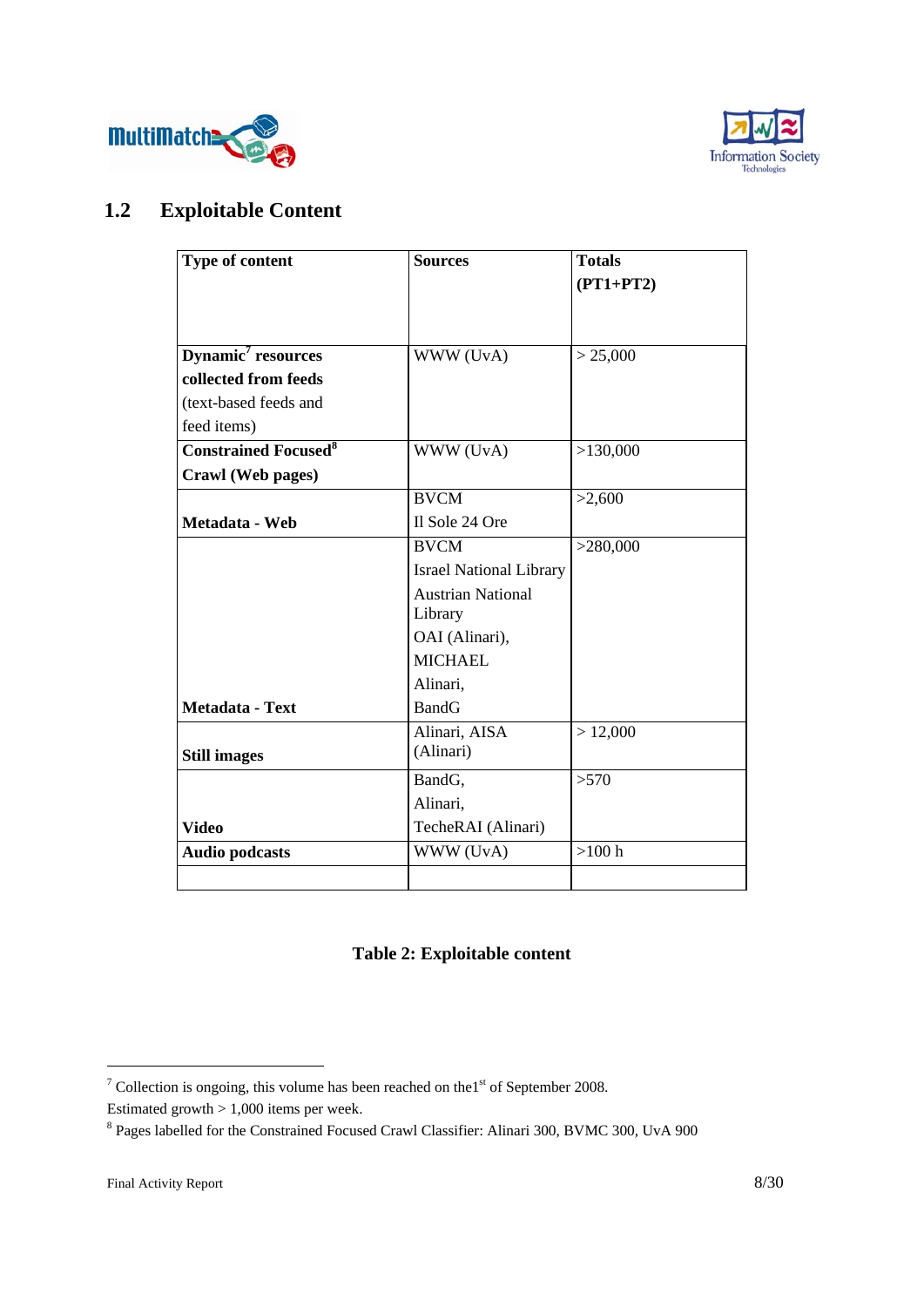



### **1.3 IPR issues**

#### **1.3.1 IPR related to Technology**

#### **IP9 generated before MultiMatch**

| <b>Partner</b>  | Description of IP<br>generated<br>before MultiMatch and now in<br>use in MultiMatch | <b>of</b><br>Date<br>creation | IP type $10$ | IP form $11$<br>(if patent, give<br>filing number) |
|-----------------|-------------------------------------------------------------------------------------|-------------------------------|--------------|----------------------------------------------------|
| <b>DCU</b>      | Acemedia Toolkit                                                                    | 2003-present                  | Software     | Not available                                      |
| <b>DCU</b>      | Video Analysis tools                                                                | 1999-present                  | Software     | Not available                                      |
| <b>ISTI-CNR</b> | MILOS (see project Consortium<br>Agreement)                                         | Not available                 | Software     | Open source $-$<br>public domain                   |
| <b>UNIGE</b>    | GIFT: a complete content-based<br>image retrieval system                            | 2001                          | Software     | <b>GNU</b> Licence                                 |
| <b>UNIGE</b>    | Vicode: a complete content-based<br>multimedia retrieval system                     | 2006                          | Software     | Academic<br>prototype                              |
| <b>UNED</b>     | <b>GUI Translation wizard</b>                                                       | 2005-present                  | Software     | Not available                                      |
| <b>UvA</b>      | for<br>Environment<br>Ssscrape:<br>collecting and processing<br>feed-<br>based data | Not available                 | Software     | Not available                                      |

#### **Table 3: IP generated before MultiMatch**

 $9$  IP owned by partners or used by partners but belonging to external subjects (if the information is not provided we write: 'Not available').

 $10$  Methods (A method is a solution to a given problem, consisting in a clear suite of one or several steps. The method should be new and represent an inventive step, i.e. not deduced easily from state of the art knowledge and by specialists of the domain.)..Software(Software means a software program being sequences of instructions to carry out a process in, or convertible into, a form executable by a computer or similar device or hardware in the form of applications, components and libraries, and fixed in any tangible medium of expression.).

<sup>&</sup>lt;sup>11</sup> Public disclosures (conferences, workshops, journals, books, courses, web site, etc). Patents (A patent is a temporary right for exploitation granted by a country to the patent holder who has to publish its content as a counterpart. A patent has validity up to 20 years. The IP disclosed as a patent has to be new and represent an inventive step over the state of the art). Trade secrets (Trade secrets consist of information not generally known or readily ascertainable that allows a company to compete effectively. Trade secrets may include pricing, costumers, strategies, finances, manufacturing and production processes, not patented product inventions).Trade marks. Software. System designs and architecture. Internal project documents, reports, drawings, emails etc.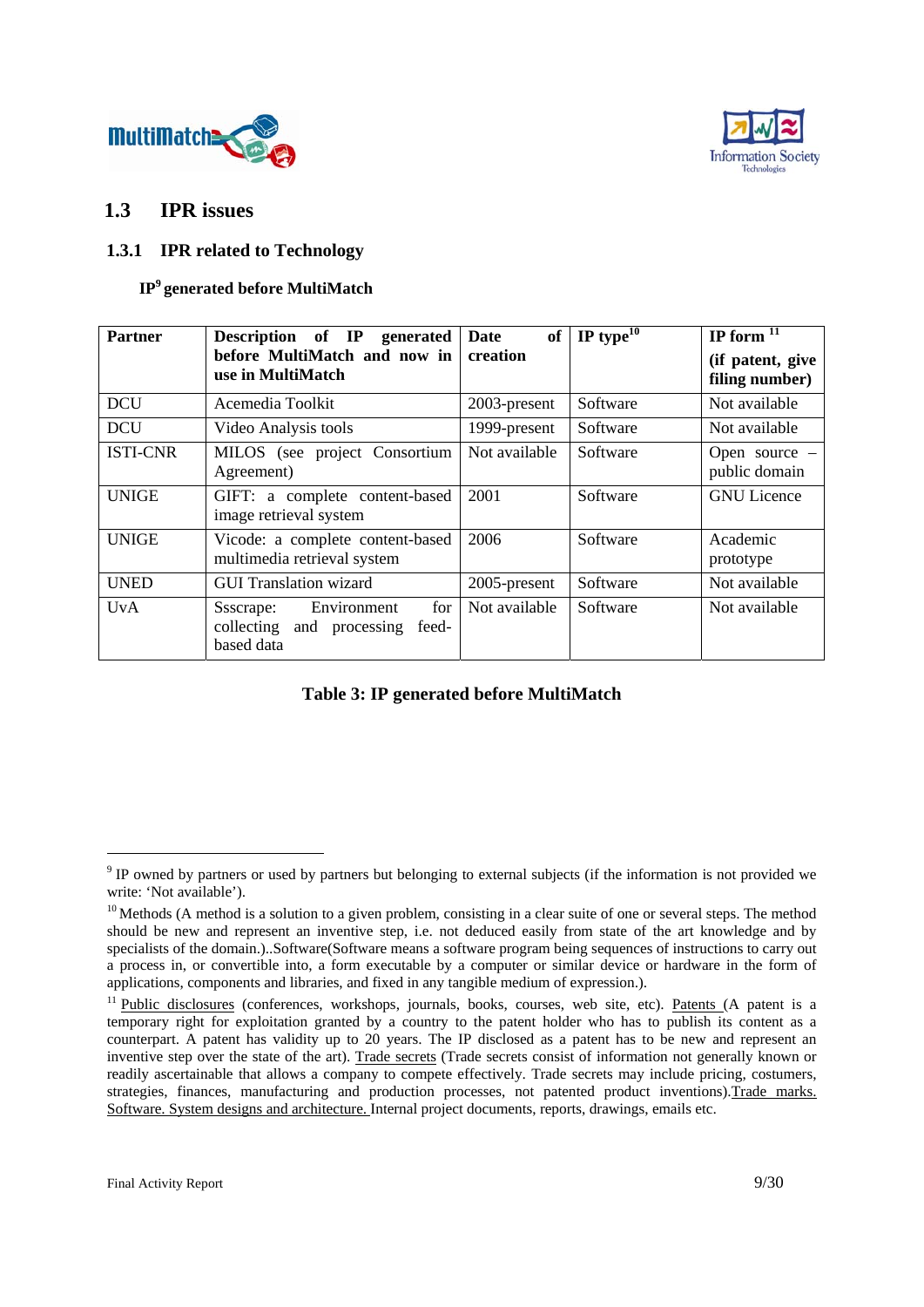



| <b>Partner</b> | <b>Description of Partners own IP</b>              | of<br><b>Date</b> | IP type  | IP form                            |
|----------------|----------------------------------------------------|-------------------|----------|------------------------------------|
|                | generated<br>within<br>the 1<br>MultiMatch project | creation          |          | (if patent, give<br>filing number) |
| <b>OCLC</b>    | <b>MultiMatch Search Service</b>                   | April 2007        | Software | Software                           |
| <b>OCLC</b>    | MultiMatch Meta Data Repository<br><b>Store</b>    | April 2007        | Software | Software                           |
| <b>OCLC</b>    | MultiMatch<br>File<br>Binding<br>Component         | April 2007        | Software | Software                           |
| OCLC           | MultiMatch<br>Content-Driven<br>Processing Rules   | April 2007        | Software | Software                           |
| <b>UNIGE</b>   | MultiMatch browsing interface                      | April 2007        | Software | Software                           |

### **Table 4: Partners own IP generated during MultiMatch**

| Competitor | <b>Descripti</b><br>on of the<br>external<br>IP                                                                | of<br>Date<br>creation | IP type          | form<br>$_{\rm IP}$<br>(ii)<br>patent,<br>give<br>filing<br>number) | <b>Reference (link)</b>                                            |
|------------|----------------------------------------------------------------------------------------------------------------|------------------------|------------------|---------------------------------------------------------------------|--------------------------------------------------------------------|
| WorldLingo | Machine<br>translatio<br>n system                                                                              | Unknown                | Software         | Unknown                                                             | www.worldlingo.com                                                 |
| The Getty  | Getty<br>Vocabula<br>ries                                                                                      | Unknown                | Vocabula<br>ries | Unknown                                                             | http://www.getty.edu/research/conducti<br>ng_research/vocabularies |
| Nuance     | Nuance<br>Dragon<br>Naturally<br>Speaking<br><b>SDK</b><br>9<br>Server<br>Edition<br>Speech<br>Recogniti<br>on | Unkonwn                | Software         | Unknown                                                             | http://www.nuance.com/audiomining/s<br>dk/                         |

## **Table 5: External IP affecting the MultiMatch project**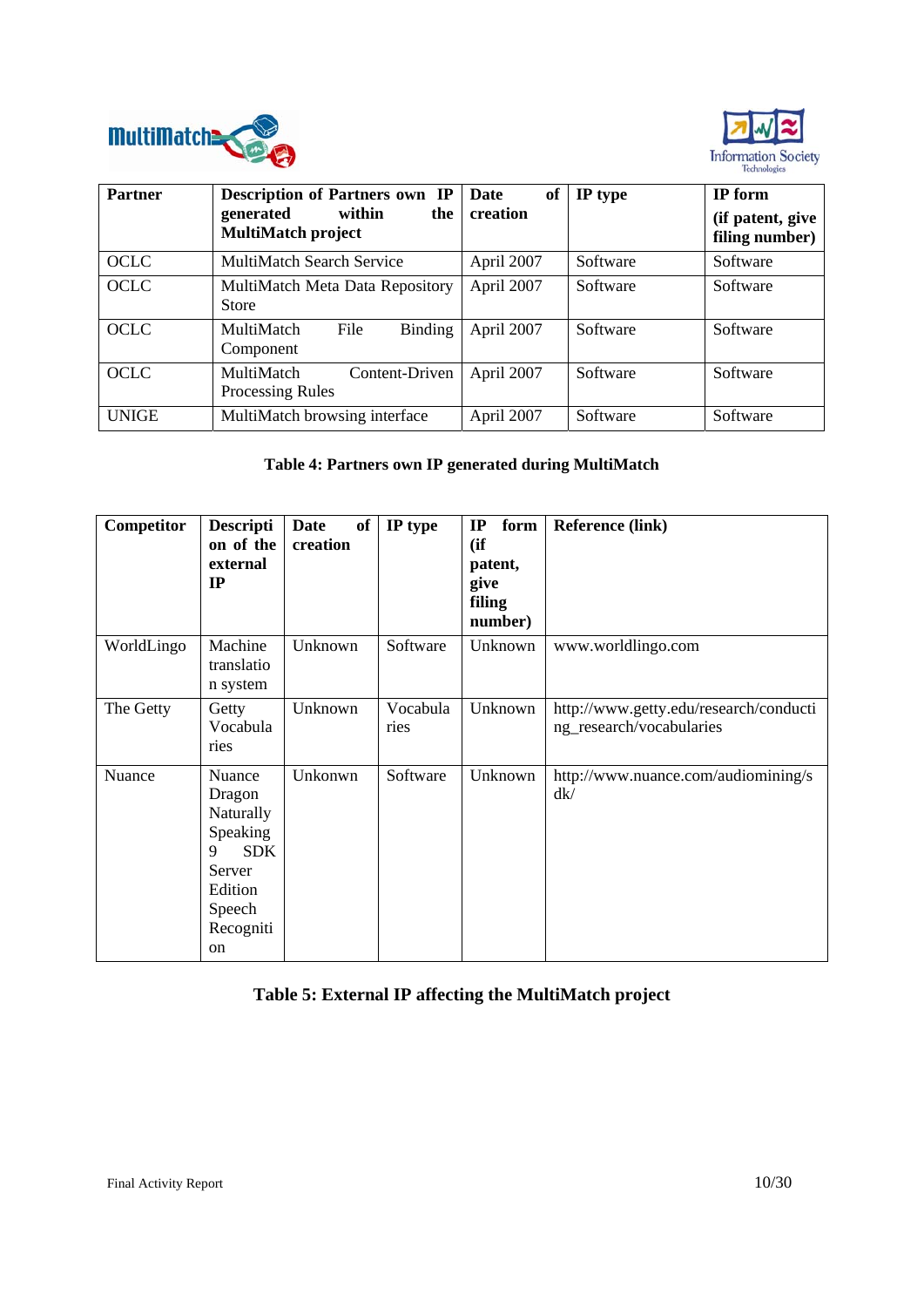



#### **1.3.2 IPR related to Content**

#### **Duration of usage license for MultiMatch contents:**

**Alinari images:** With no defined temporal limitation for the local Alinari prototype (on local servers), the time limitation for other installations is defined by CA. **Alinari videos**: 3 years after the end of the project, can be renewed on demand **AISA images**: Until one year after the project end. **ONB images**: Limited to the project life time. **BandG videos**: As defined by the CA **Teche RAI videos**: Limited to 12 months after the end of the project **BVMC texts:** As defined by the CA **TEL texts:** Public domain, no time limitation. **MLA- MICHAEL Plus (UK) texts:** Public domain, no time limitation **Il Sole 24 ORE texts :** Two years after the end of the project **The Israel National Library texts :** Public domain, no time limitation **Wikipedia texts (UVA):** MultiMatch Web Research Collections Usage Agreement **Dynamic resources collected from feeds** ( **UvA):** MultiMatch Web Research Collections Usage Agreement **OAI (Alinari):** Public domain, no time limitation.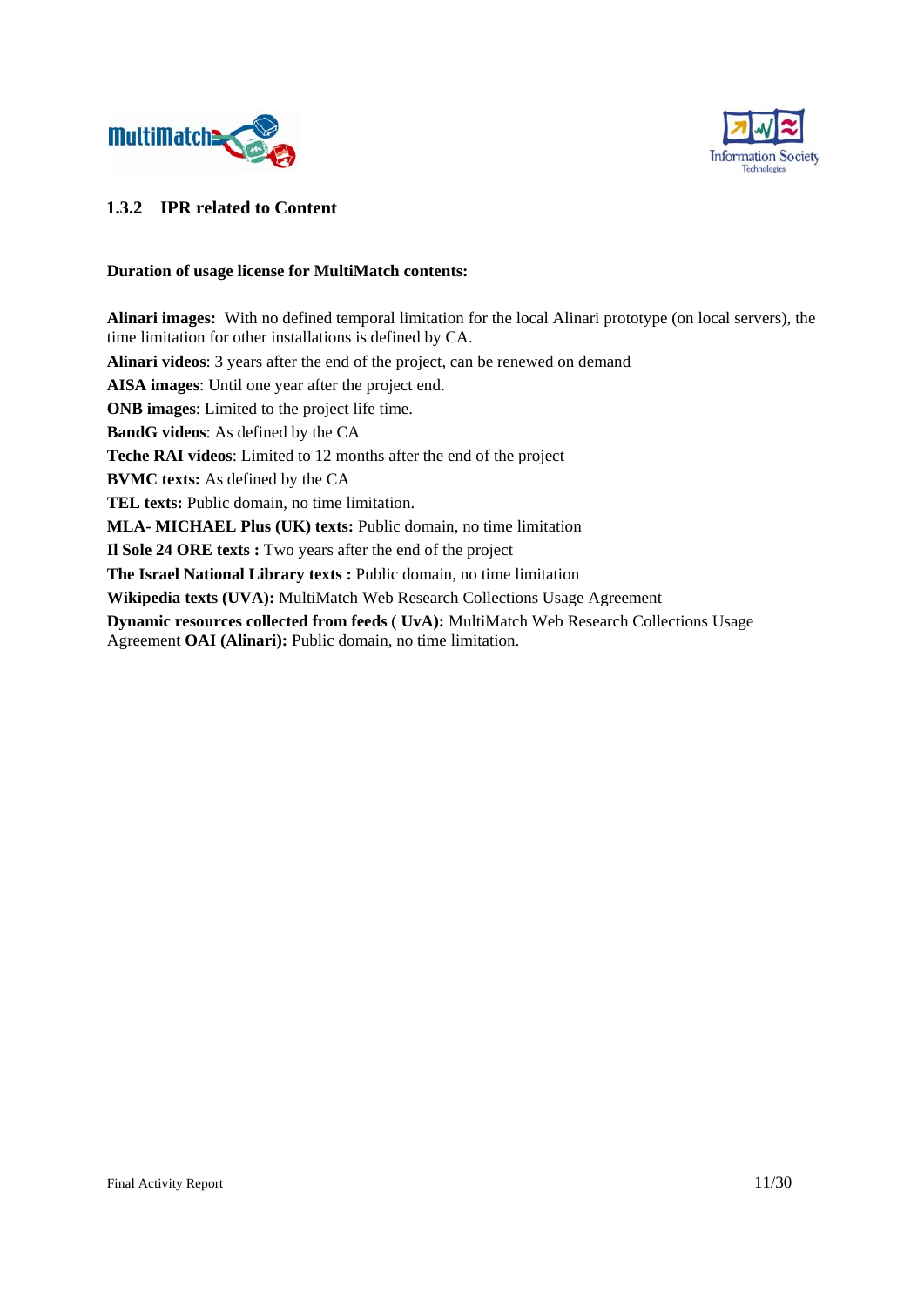



## **Section 2 Dissemination of Knowledge**

MultiMatch aimed at developing a search engine specialized for the CH domain; it was expected, however, that the project would have an impact beyond the boundaries of cultural heritage domain, wherever there was a need for complex, domain-specific multilingual search. An adequate and appropriate dissemination of the project results has been crucial in this respect in order to guarantee that information on the project results was disseminated not just to the initially targeted user communities but also to the wider potentially interested society. A detailed dissemination plan was prepared at the beginning of the project and was maintained throughout the entire project period and updated to reflect possible refocusing of the scientific, technical, users' oriented and business work.

The strategy, methodology and dissemination instruments outlined in the dissemination plans were employed by the project consortium to reach MultiMatch user groups/scientific communities and create contacts for the exploitation of the project results. In particular the dissemination activities aimed to: increase awareness of the MultiMatch system and its potential benefits for people interested in or working in the Cultural Heritage domain; encourage CH institutions and content providers to become members of the MultiMatch user groups and to provide content to the MultiMatch archives; obtain feedback from them on the evaluation of the MultiMatch prototypes; investigate the possibility of future exploitation of the project outcomes.

**Deliverable 8.1.1** Initial plan for using and disseminating knowledge (delivered August 2006)

**Deliverable 8.1.2** Final plan for using and disseminating knowledge (delivered December 2007).

The dissemination activities were based on several disseminations instruments (web –based and paper based ).

The following subsections provide relevant details (such as dates, quantitative data, references, web addresses) on such activities and instruments employed.

## **2.1 Overview Table**

The following table gives an overview of the activities that have taken place during the project lifetime. The description of each activity is given in detail in the following subsections.

| <b>Planned/actual</b><br><b>Dates</b> | <b>Type of activity</b>                        | <b>Type of audience</b> | <b>Countries addressed</b>                                                                                                                                                     | Size of<br>audience | <b>Partner</b><br>responsible/i<br>nvolved |
|---------------------------------------|------------------------------------------------|-------------------------|--------------------------------------------------------------------------------------------------------------------------------------------------------------------------------|---------------------|--------------------------------------------|
| Mths $1 - 30$                         | Project brochures                              | General                 | Worldwide distribution                                                                                                                                                         | large               | ISTI-CNR,<br>Alinari                       |
| Mths $7 - 30$                         | Participation in<br>Conferences /<br>Workshops | Research &<br>Industry  | Belgium. Canada, Czech<br>Hungary,<br>Italy,<br>Rep.,<br>Portugal, Netherlands,<br>U.K., Germany, France,<br>China,<br>USA.<br>Asia,<br>Slovenia,<br>Spain,<br>Denmark, Greece | variable            | All (see<br>section $1.1.2$ )              |
| Mths 1 - 30                           | Market<br>competitors<br>monitoring            | Research &<br>Industry  | The Netherlands.<br>UK, Germany,<br>Italy, Denmark, Cyprus                                                                                                                     | variable            | Various                                    |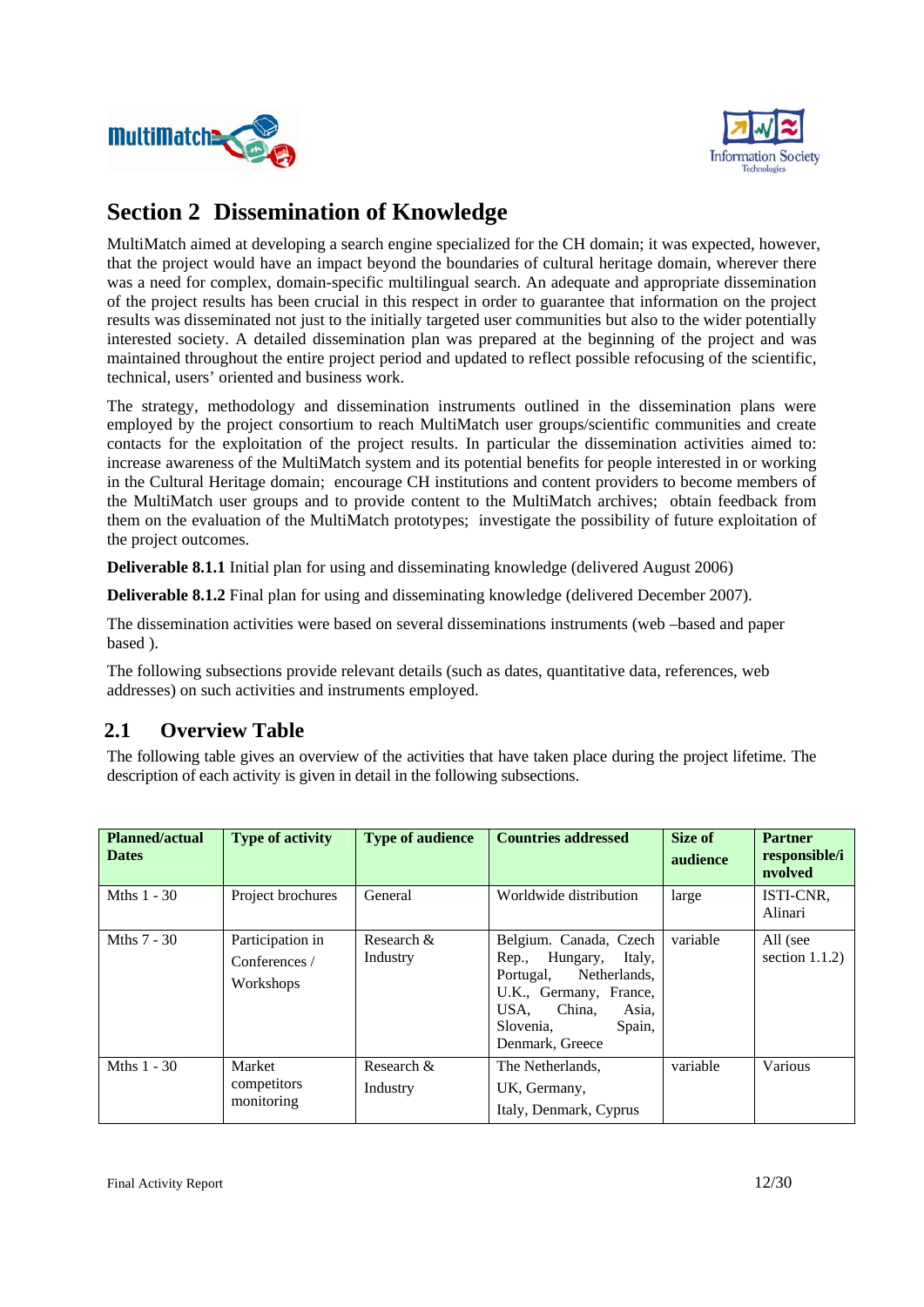



| Mths 15, 18, 19,<br>26, 27 | Attendance at<br>open days, focus<br>groups, seminars,<br>research visits                               | Industry, general<br>public, higher<br>education<br>researchers, CH<br>professionals,<br>tourist user groups | UK, Spain, China,<br>Germany, Ireland, Italy,<br>The Netherlands, Asia | variable | USFD, UA,<br>UNED, DCU,<br>BVMC,<br>ISTI-CNR,<br><b>ALINARI</b><br><i>(section)</i><br>1.2.3) |
|----------------------------|---------------------------------------------------------------------------------------------------------|--------------------------------------------------------------------------------------------------------------|------------------------------------------------------------------------|----------|-----------------------------------------------------------------------------------------------|
| Mths 3, 19, 20,<br>29, 30  | Organisation<br>of<br>MultiMatch<br>Workshops                                                           | Research,<br>Educational,<br>CH, markets                                                                     | Israel, Italy, Germany,<br>Denmark, Cyprus.                            | variable | Various<br>(see<br>below<br>for<br>details)                                                   |
| Mth 18                     | <b>Press Releases</b>                                                                                   | General public                                                                                               | Spain, Italy                                                           | large    | Alinari,<br>BVMC,<br><b>ISTI-CNR</b><br>(section<br>1.2.9)                                    |
| Mth 14 & 29                | Sponsorship<br>of<br>event                                                                              | Research                                                                                                     | Czech Rep., Denmark                                                    | variable | Alinari                                                                                       |
| Mths $1 - 30$              | Project website                                                                                         | Publicly<br>available                                                                                        | worldwide                                                              | Large    | ISTI-CNR,<br>Alinari                                                                          |
| Mths 7 - 30                | Collaborations and<br>clustering                                                                        | European<br>projects                                                                                         | Various                                                                | Variable | All (section<br>1.2.11)                                                                       |
| Mths 4 - 30                | Articles,<br>conference/<br>workshop papers                                                             | Research                                                                                                     | Various                                                                | Large    | Various(see<br>section $1.2.7$ )                                                              |
| Mths $1 - 30$              | User group<br>contacts (direct e-<br>mailing, phone<br>calls, face-to-face<br>meetings,<br>conferences) | Education / CH<br>professionals /<br>Tourist                                                                 | Europe                                                                 | Variable | Alinari (see<br>section<br>1.2.12)                                                            |
| <b>Mths 1-30</b>           | <b>Newsletters</b>                                                                                      | Research                                                                                                     | International                                                          | Large    | <b>ISTI-CNR</b>                                                                               |

# **2.2 Project Presentations / Representation at Events**

| <b>Date</b>  | <b>Place</b>               | Event                                                                          | Link                                                                                    | <b>Description</b>      |
|--------------|----------------------------|--------------------------------------------------------------------------------|-----------------------------------------------------------------------------------------|-------------------------|
|              |                            |                                                                                |                                                                                         |                         |
| October 2008 | Napa Valley,<br>California | ACM 17th Conference on<br>Information and Knowledge<br>Management (CIKM 2008), | http://www.cikm<br>2008.org/                                                            | Paper presented by UvA. |
| October 2008 | Würzburg,<br>Germany,.     | FGIR Workshop Information<br>Retrieval (WIR 2008),                             | http:// $lwa08.info$<br>rmatik.uni-<br>wuerzburg.de/Wi<br>ki.jsp?page=FGI<br><b>R08</b> | Paper presented by UvA  |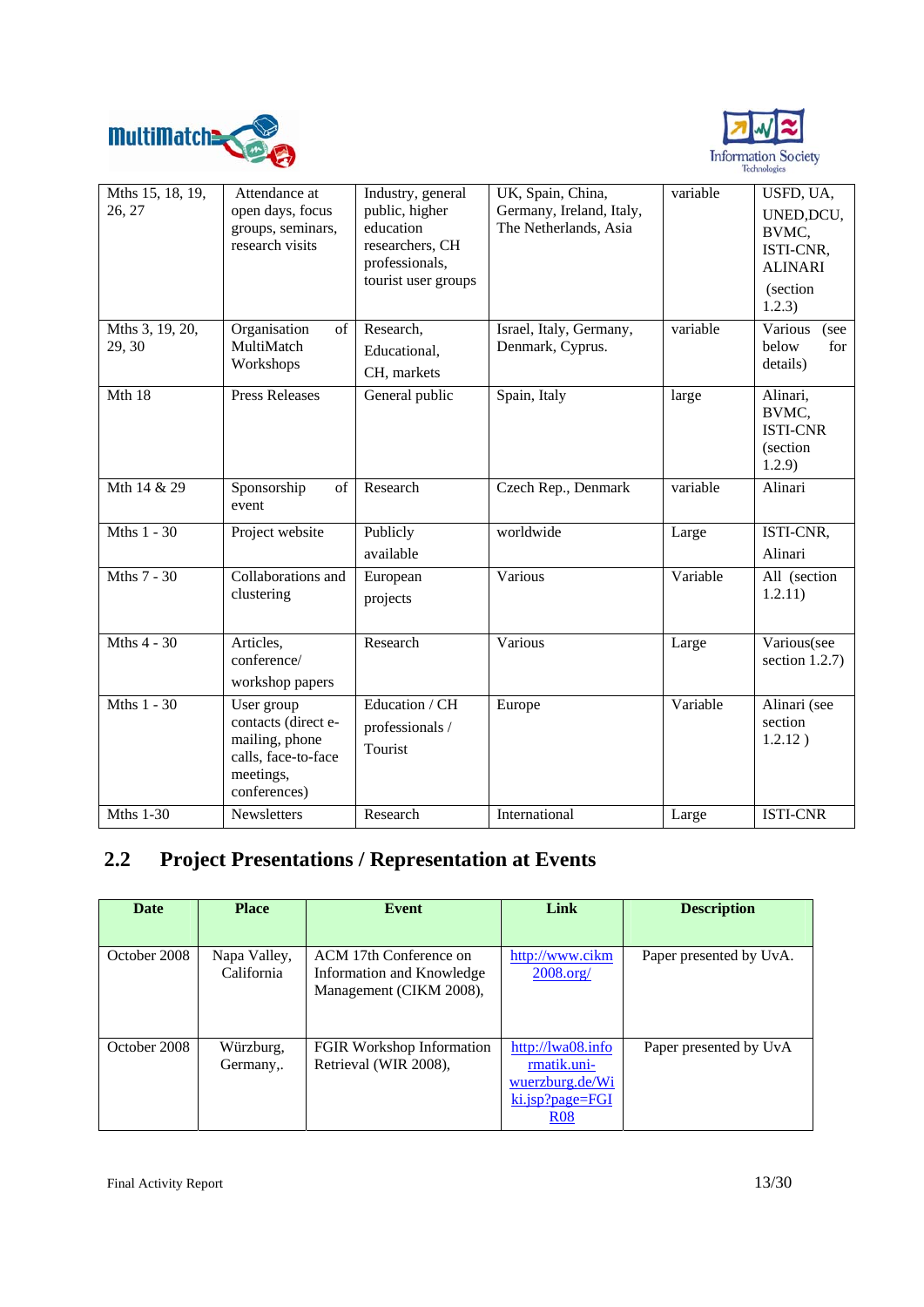



| October<br>2008     | Napa Valley,<br>California                                                 | Second Workshop on<br>Information Credibility on<br>the Web (WICOW 2008).                             | http://www.cikm<br>2008.org/                     | Paper presented by UvA.                                                                 |
|---------------------|----------------------------------------------------------------------------|-------------------------------------------------------------------------------------------------------|--------------------------------------------------|-----------------------------------------------------------------------------------------|
| September<br>2008   | Aarhus,<br>Denmark,                                                        | CLEF 2008 Workshop,<br>Workshop on Cross-<br>Language Information<br>Retrieval and Evaluation,        | http://www.clef-<br>campaign.org/                | Papers presented by DCU,<br>UvA                                                         |
| <b>July 2008</b>    | Singapore,<br>Asia                                                         | SIGIR 2008 Workshop on<br><b>Analytics for Noisy</b><br><b>Unstructured Text Data</b><br>(AND 2008)   | http://www.sigir<br>2008.org/                    | Paper presented by UvA                                                                  |
| <b>July 2008</b>    | Singapore,<br>Asia                                                         | 31st Annual International<br><b>ACM SIGIR Conference</b><br>(SIGIR 2008)                              | http://www.sigir<br>2008.org/                    | Paper presented by UvA                                                                  |
| 24 July 2008        | Singapore,<br>Asia                                                         | 2nd SIGIR Workshop on<br><b>Searching Spontaneous</b><br><b>Conversational Speech</b><br>(SSCS 2008), | http://ilps.scienc<br>e.uva.nl/SSCS20<br>08/     | Paper presented by UvA,<br>DCU                                                          |
| 21-25 July<br>2008  | Patras, Greece                                                             | 18th European Conference<br>on Artificial Intelligence<br>(ECAI 2008),                                | http://www.ece.u<br>patras.gr/ecai200<br>8/      | Paper presented by UvA                                                                  |
| 18-20 June<br>2008  | London, UK                                                                 | Sixth International<br>Workshop on Content-Based<br>Multimedia Indexing                               | http://cbmi08.qm<br>ul.net/                      | Paper presented by UvA,<br>DCU, Beeld en Geluid                                         |
| 15-20 June<br>2008  | Columbus,<br>Ohio.<br>(Association<br>for<br>Computational<br>Linguistics) | ACL-08: HLT                                                                                           | http://www.ling.<br>ohio-<br>state.edu/acl08/    | Paper presented by UvA                                                                  |
| 5 - 7 June<br>2008  | Slovenia                                                                   | Culture on line Conference                                                                            | http://www.ekult<br>urasi/                       | <b>ISTI-CNR MultiMatch</b><br>project presentation.<br>Dissemination of the<br>project. |
| 1 June 2008         | Tenerife-<br>Spain                                                         | SIEDL2008, First Workshop<br>on Semantic Interoperability<br>in the European Digital<br>Library,      | http://multimedia<br>.semanticweb.or<br>g/siedl/ | Presentation by B&G                                                                     |
| 21-25 April<br>2008 | Beijing China,                                                             | WWW2008,17th<br><b>International World Wide</b><br>Web Conference                                     | http://www.www<br>2008.org/                      | <b>DCU</b>                                                                              |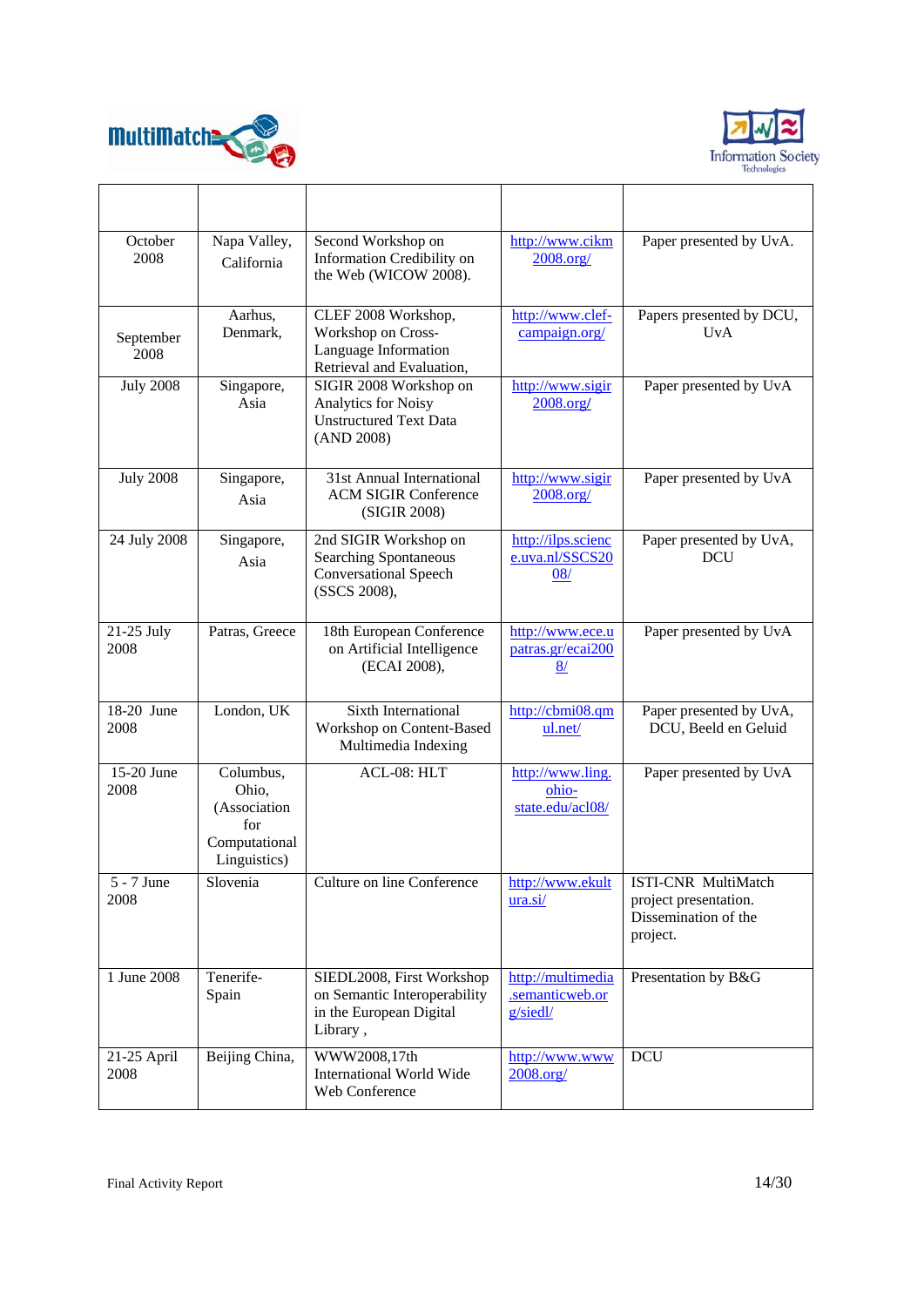



| 14-15 April<br>2008            | Maastricht-<br>the<br>Netherlands | DIR 2008 - 7th Ditch-<br><b>Belgian Information</b><br>Retrieval Workshop                                             | http://www.ltci.u<br>gent.be/DIR2008<br>index.php?page<br>$=cfp$                                                       | Paper presented by UvA                                                      |
|--------------------------------|-----------------------------------|-----------------------------------------------------------------------------------------------------------------------|------------------------------------------------------------------------------------------------------------------------|-----------------------------------------------------------------------------|
| 9-12 April<br>2008             | Montreal,<br>Canada               | Museums and the Web<br>Conference                                                                                     | http://www.archi<br>muse.com/mw20<br>08/                                                                               | <b>USFD &amp; ISTI-CNR</b><br>presented a demo of the<br>MultiMatch system  |
| $30$ March $-3$<br>April 2008  | Glasgow, UK                       | ECIR 2008-30th European<br>Conference on Information<br>Retrieval                                                     | http://ecir2008.d<br>cs.gla.ac.uk/                                                                                     | Papers presented by DCU,<br>USFD & UNED,                                    |
| 25-26 Feb<br>2008              | Rome, Italy                       | <b>EPOCH Final Event</b>                                                                                              | http://www.epoc<br>h-net.org/                                                                                          | ISTI-CNR presented the<br>MultiMatch project                                |
| $31$ Jan $-1$<br>Feb 2008      | Frankfurt am<br>main,<br>Germany  | <b>EDL Project Conference</b>                                                                                         | http://www.edlpr<br>oject.eu/conferen<br>ce                                                                            | ISTI-CNR represented<br>MultiMatch                                          |
| 11 Jan 2008                    | Hyderabad,<br>India               | CLIA-2008 Workshop                                                                                                    | http://search.iiit.a<br>c.in/CLIA2008/i<br>ndex.html                                                                   | Paper presentation prepared<br>by DCU                                       |
| 29-30<br>October<br>2007       | Rome, Italy                       | DILIGENT 2007. Workshop-<br>"European Information<br>Space: e-Infrastructures,<br>Services and Applications"          | http://www.dilig<br>entproject.org/in<br>$d$ ex.php?option=<br>com content&ta<br>$sk = view & id = 195$<br>&Itemid=235 | MultiMatch presentation by<br><b>ISTI-CNR</b>                               |
| $24 - 26$<br>October<br>2007   | Toronto,<br>Ontario,<br>Canada    | ICHIM 2007- International<br><b>Cultural Heritage</b><br><b>Informatics Meeting</b>                                   | http://www.archi<br>muse.com/ichim<br>07/                                                                              | Paper presented by USFD &<br><b>BandG</b>                                   |
| $16-21$<br>September<br>2007   | Budapest,<br>Hungary              | ECDL $2007-11$ <sup>th</sup> European<br>Conference on Research and<br>Advanced Technologies on<br>Digital Libraries. | http://www.ecdl2<br>007.org/                                                                                           | MultiMatch<br>A<br>poster<br>prepared by ISTI-CNR and<br>UNED was presented |
| $13 - 14$<br>September<br>2007 | Gent, Belgium                     | <b>VVBAD</b><br>Conference-<br>Information 2007                                                                       | http://www.vvba<br>d.be/informatie2<br>007                                                                             | MultiMatch presentation by<br><b>BandG</b>                                  |
| $10 - 14$<br>September<br>2007 | Modena, Italy                     | ICIAP 2007-<br>International<br>Conference<br>Image<br>on<br>Analysis and Processing                                  | http://www.iciap<br>2007.org                                                                                           | ISTI-CNR participated with<br>a paper on MultiMatch                         |
| September<br>12-14, 2007       | The Hague,<br>Netherlands         | EDLNET-European<br>Digital<br>Library Thematic Network                                                                | http://www.euro<br>peandigitallibrar<br>y.eu/edlnet/                                                                   | MultiMatch presentation by<br><b>ISTI-CNR</b>                               |
| $7 - 8$<br>September<br>2007   | Lisbon,<br>Portugal               | International seminar -<br>Disclosure and preservation:<br>Fostering European Culture                                 | http://bnd.bn.pt/s<br>eminario-<br>conhecer-                                                                           | ISTI_CNR presentation "<br>Interoperability and<br>Multilinguality:         |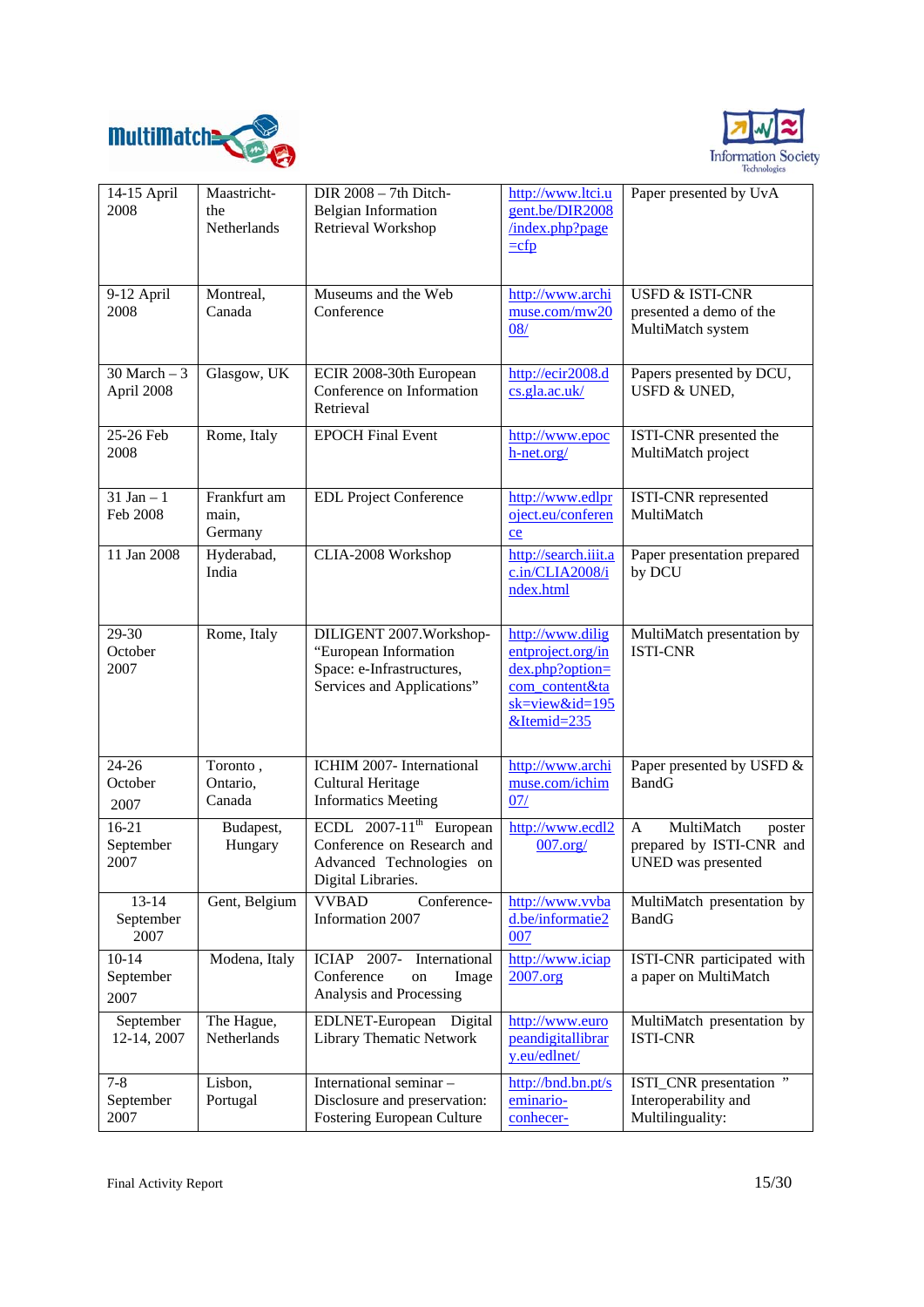



|                                |                                                   | in the Digital landscape                                                              | preservar/index<br>eng.html     | Guaranteeing Information<br>Access over Language<br>Boundaries"                                                                    |
|--------------------------------|---------------------------------------------------|---------------------------------------------------------------------------------------|---------------------------------|------------------------------------------------------------------------------------------------------------------------------------|
| 23-27 July<br>2007             | Amsterdam-<br>The<br>Netherlands                  | SIGIR 2007-30 <sup>th</sup> Annual<br><b>International Conference</b>                 | http://www.sigir<br>2007.org/   | Two Paper presentations<br>(UVA and DCU)                                                                                           |
| 9-11 July<br>2007              | University of<br>Amsterdam-<br>The<br>Netherlands | <b>CVIR 2007-ACM</b><br>international Conference on<br>Image and Video Retrieval      | http://www.civr2<br>$007$ .com/ | Paper presentation UvA                                                                                                             |
| 28 June 2007                   | Prague, Czech<br>Republic                         | LaTeCH 2007<br>Language Technology for<br>Cultural Heritage Data                      | http://ilk.uvt.nl/la<br>tech07/ | DCU presented paper on<br>MultiMatch<br>MultiMatch (through<br>Alinari) is official sponsor<br>of LaTECH 2007                      |
| $6-10$ June<br>2007            | Florence-Italy                                    | CEPIC (Coordination of<br><b>European Pictures Agencies</b><br>Press Stock Heritage)  | http://www.cepic<br>$.$ org $/$ | MultiMatch presentation<br>by Alinari                                                                                              |
| 31 March<br>2007               | Pistoia, Italy                                    | CH workshop, EVA Pistoia                                                              |                                 | Alinari: project<br>dissemination (brochure<br>distribution) and contacts<br>collection                                            |
| 17-20 March<br>2007            | Hannover                                          | CeBIT,                                                                                |                                 | Alinari: project<br>dissemination (brochure<br>distribution) and contacts<br>collection                                            |
| $13 - 15$<br>February<br>2007  | London, UK                                        | <b>Search Engine Strategy</b><br>conference                                           |                                 | Alinari: project<br>dissemination a(brochure<br>distribution) and contacts<br>collection                                           |
| 29-30<br>January<br>2007.      | Padova, Italy                                     | 3rd Italian Research<br>Conference on Digital<br><b>Library Systems</b>               |                                 | ISTI-CNR presented a paper<br>on MultiMatch activities<br>http://ims.dei.unipd.it/events<br>/2007/ircdl/3rd-IRCDL-<br>program.html |
| $14 - 15$<br>December<br>2006. | Florence, Italy                                   | On-line Cultural heritage                                                             |                                 | Project dissemination by<br>Alinari (brochure<br>distribution)                                                                     |
| $4 - 5$<br>December<br>2006.   | Rome, Italy                                       | MICHAEL . International<br><b>Conference Museums</b><br>libraries and archives online |                                 | Poster presentation and<br>distribution of brochures.<br>Contacts with potential user<br>groups                                    |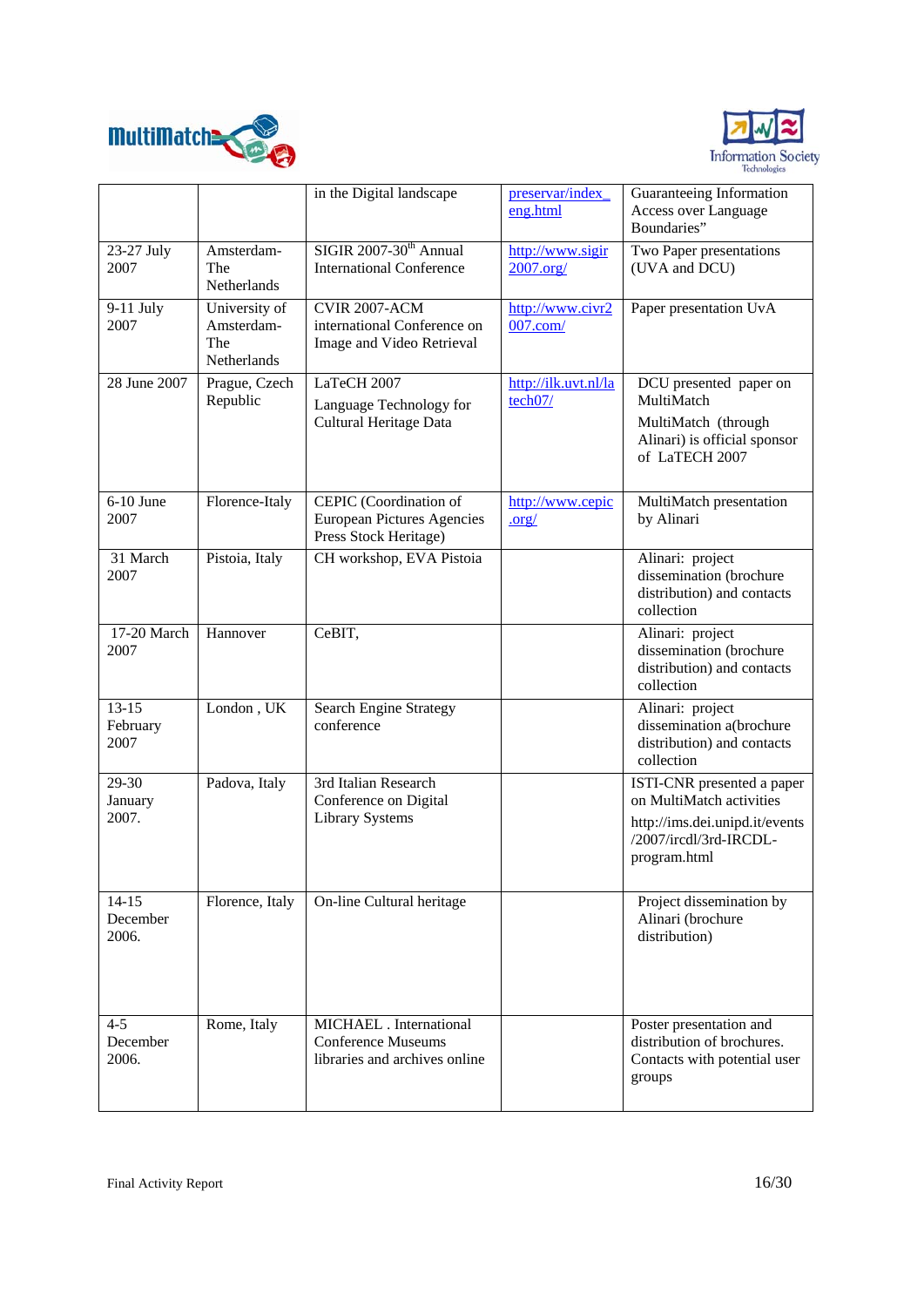



| 1 December<br>2006             | Utrecht, NE                                 | Workshop of Dutch-funded<br><b>CATCH</b> project (Continuous<br>Access to Cultural Heritage) | UVA participated in the<br>workshop for Clustering<br>activity                                              |
|--------------------------------|---------------------------------------------|----------------------------------------------------------------------------------------------|-------------------------------------------------------------------------------------------------------------|
| 27-28<br>November<br>2006      | Vienna<br>(Austrian<br>National<br>Library) | EDL workshop                                                                                 | presentation of the project<br>by BandG                                                                     |
| 14-15 Nov<br>2006              | Rome, Italy                                 | Multi-quality Approach to<br><b>Cultural Heritage</b>                                        | presentation of the project<br>by ISTI-CNR                                                                  |
| $8 - 10$<br>November<br>2006   | Amsterdam,<br>The<br>Netherlands            | <b>Infotrends Amsterdam:</b><br>Digital Imaging '06                                          | Alinari: project<br>dissemination (brochure<br>distribution) and contacts<br>collection                     |
| 31 October<br>2006             | Florence, Italy                             | <b>JPSEARCH</b> meeting                                                                      | Alinari: contribution to<br>standard+ project<br>dissemination                                              |
| 28 October<br>2006             | Florence, Italy                             | Alinari museum opening-day                                                                   | Alinari: project<br>dissemination (brochure<br>distribution)                                                |
| 18-19<br>October 2006          | China                                       | The Europe-China<br>Conference on Intellectual<br>Property in Digital Media<br>(IPDM06)      | Alinari: project<br>dissemination (brochure<br>distribution)                                                |
| $21 - 24$<br>September<br>2006 | Budapest,<br>Hungary                        | Cost 292/IEEE conference                                                                     | Alinari: project<br>dissemination (brochure<br>distribution)                                                |
| $13 - 15$<br>September<br>2006 | Paris, France,                              | Apple EXPO                                                                                   | Alinari: Face-to-face<br>Meetings with exploitation<br>scope; brochure<br>dissemiation during the<br>event. |
| 29-30 June<br>2006             | Luxembourg                                  | DigiCult All Projects<br>Meeting                                                             | presentation of the project<br>by ISTI-CNR                                                                  |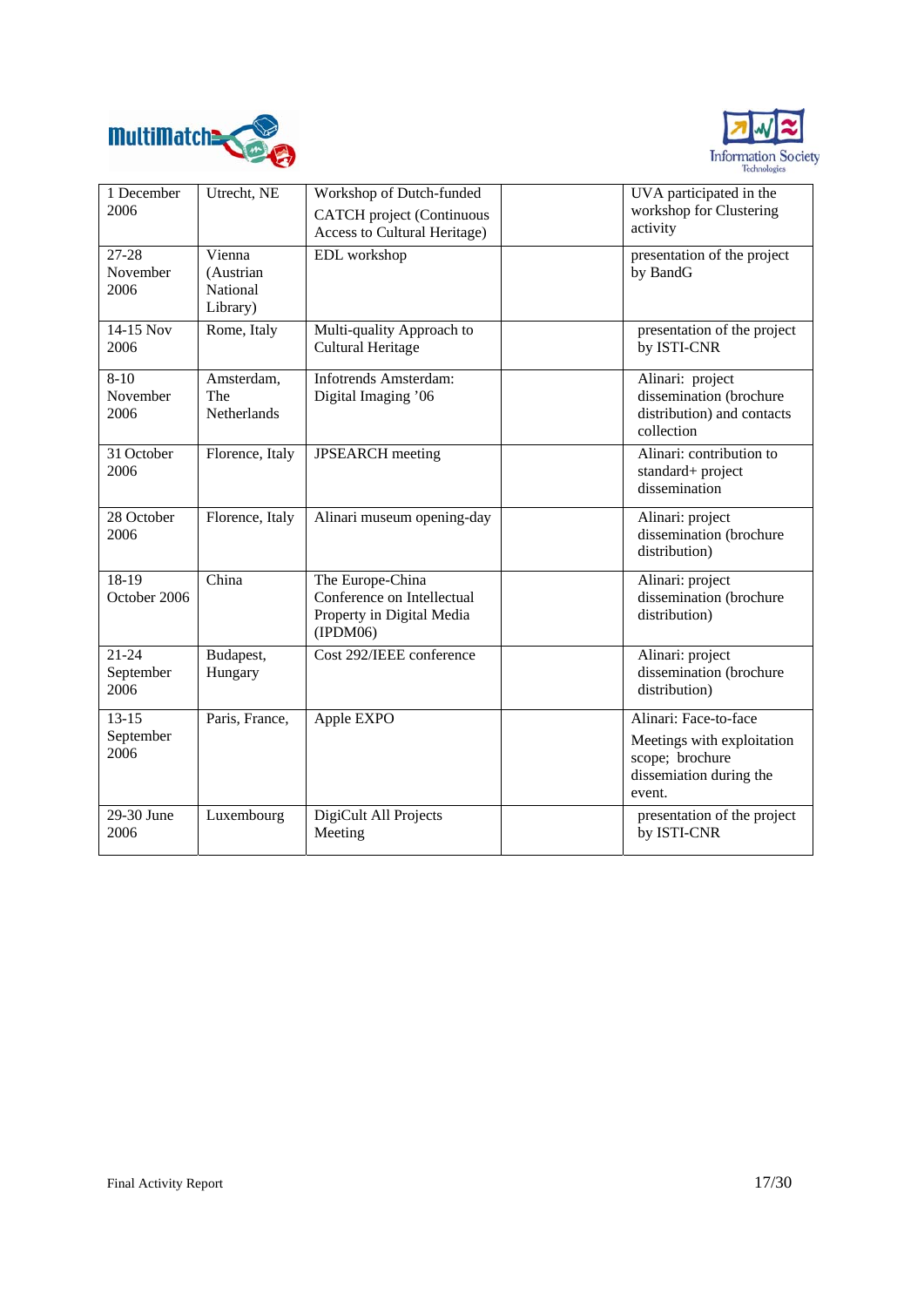



## **2.3 Participation in Focus Groups, Seminars, Research visits, Forums**

• During the seminar: "Buscadores y la investigación en humanidades Dirigido por José Antonio Millán" held on 11 June 2008 in Pinar- Madrid- Rafael Carrasco (UA) gave a talk with the title: "¿Qué buscamos en una biblioteca digital?". The topic was about search engines, including MultiMatch.

http://cedros.residencia.csic.es/docactos/4150/programa\_de\_mano/programa\_de\_mano04150001.pdf,

- During a seminar held in the School of Computing- National University of Singapore, on 31st July 2008, Gareth J.F.Jones (DCU) gave a talk about the MultiMatch project: "The MultiMatch Project: Searching Multilingual Multimedia Cultural Heritage Collections.
- Joint meeting with ethnoArc, Pasquale Savino (ISTI-CNR) introduced the MultiMatch project and discussed possible cooperation with etnoArch, Berlin, March 13, 2008.
- Seminar targeting the tourist user group, Julio Gonzalo (UNED) and Rafael Carrasco (UA) introduced the MultiMatch project, Alicante, Spain, November 26-28, 2007.
- Seminar at the Dublin Computational Linguistics Research Seminar Serie (DCU), Dublin, Ireland, 7 December 2007.
- Research visits and seminars: Microsoft Research Asia, Beijing, China. Inst. of Computing Technologies, Chinese Acad. of Sci., Beijing, China, October 2007, DCU.
- Chamber of Commerce open day at University of Sheffield, Sheffield, UK: Jennifer Marlow (USFD) gave a talk about MultiMatch at a University of Sheffield event called "Innovate" that targeted the Chamber of Commerce, October 8, 2007.
- Focus group with MLA.The focus group was part of an MSc project on evaluating MICHAEL (esp. CLIR functionality), Sheffield, UK. Paul Clough (USFD) was involved in the focus group with Kate Fernie (MLA). MultiMatch was presented to the CH Professionals attending the event , July 18, 2007
- Focus Group USFD-MLA, London ,UK. 12 CH people attended the event; MultiMatch was presented to the CH professionals attending the event, June 26, 2007.
- Meetings with University of Florence during 2006: Presentation of the MultiMatch project by Alinari.
- BandG participated in the Collectiewijzer steering board (consortium of Dutch national museums and archives) www.collectiewijzer.nl. MultiMatch was presented to this steering board in September 2006 .
- A collaboration was established by BandG between MultiMatch and DEN (Cultural Heritage Netherlands). D2.1 is available on the homepage of their website www.den.nl. The work was mentioned in the DEN Conference, held in 2006 in Rotterdam. Other websites picked up this news (see, for for example: http://forum.archieven.org/index.php?PHPSESSID=6a98ebc11ea74b70beb9066c3fcc94f3&topic=682

8.new

- Meeting in Florence (Alinari) with Mr. Siro of Autonomy Italy- a multimedia search engine companyto talk about business strategies, 12 September 2006.
- Marketing forum in Southampton (UK), 6-9 September 2006. Alinari met four streams (Brand Strategy, Consumer Dynamics, Media Landscape, The Marketer) covering all the latest developments and key issues within the marketing world. Discussion for marketing opportunities and cooperation strategies with several delegates were carried out; project brochures where distributed; meetings with many marketing managers including Tiscali UK, AOL UK, Getty UK, Fiat car Italy took place.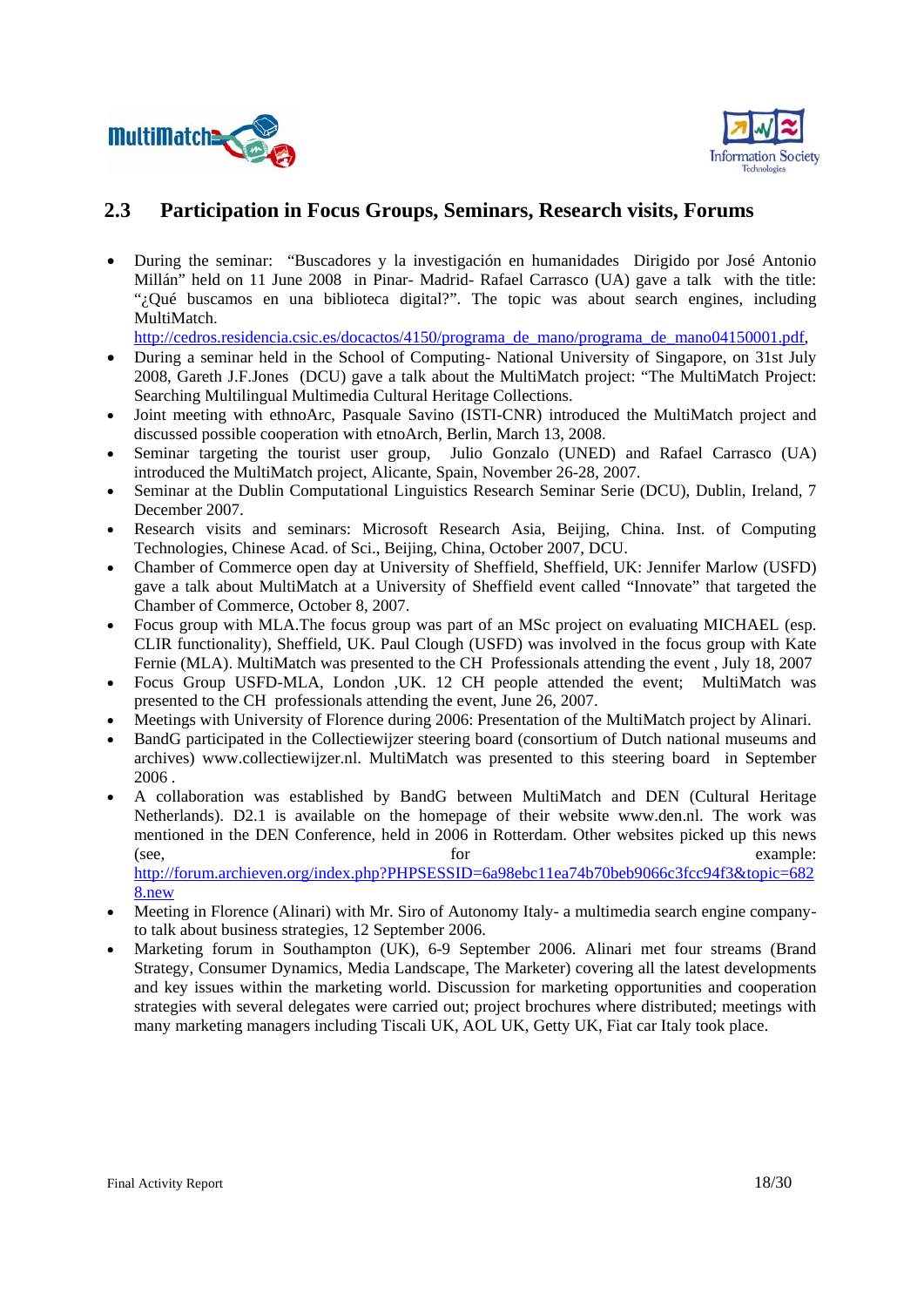



## **2.4 Organisation of Workshops**

Our strategy in organizing the Workshops was influenced by the need to address different target communities (educational user group, CH user group, general public- tourism - user group, scientific community, Digital Library community)

- 1. Joint DELOS-MultiMatch workshop on *'Semantic-driven Interoperability for Digital Objects in the Cultural Heritage Domain'* 12held in Tirrenia, Pisa, 15 February 2007, in conjunction with the DELOS conference. The workshop was oriented towards the Cultural Heritage and the Digital Library research communities. The original idea for organising this workshop resulted from early discussions within MultiMatch and more specifically in the group working on the definition of the most appropriate metadata schema and overall conceptual framework for the diverse types of information that would be handled by the project. The intention was investigate the current state-of-the-art, and discuss those issues that currently hinder the widespread adoption of standards and impede interoperability; thus providing useful input for the MultiMatch metadata working group. The workshop was organised by ISTI-CNR and was attended by about 40 researchers and practitioners in the IT and cultural heritage sectors. MultiMatch members from Alinari, CNR, BandG and USFD participated actively in the event. Neil Ireson & Johan Oomen presented a paper: Capturing e-culture: Metadata in MultiMatch
- 2. The MultiMatch workshop "*Multilingual / Multimedia Access to Cultural Heritage"<sup>13</sup>* was held 20 November 2007, as part of EVA/MINERVA 2007 (Jerusalem, Israel); the workshop was organized by ISTI-CNR. Johan Oomen (B&G), Jennifer Marlowe (USFD), Carol peters & Franca Debole (ISTI-CNR) presented various aspects of the project and demo of the system. The MultiMatch session represented the occasion to target the CH user group and create contacts with European projects for clustering activities: The European Library (TEL), DELOS, EPOCH, MINERVA.
- 3. The second workshop on *Searching Spontaneous Conversational Speech<sup>14</sup>* (SSCS 2008) was held in conjunction with SIGIR 2008 on 24 July in Singapore**<sup>15</sup>**. The goal of the workshop was to bring the speech community and the information retrieval community together. The workshop was not directly addressing MultiMatch, but thematically was closely linked to the project (both the audio and the video collections that were the subject of investigation in MultiMatch contained spontaneous conversational speech). One of the SSCS 2008 organizers (UVA) was from a MultiMatch consortium member. MultiMatch members submitted two papers: a full paper and a poster paper. A MultiMatch member was involved in the panel session.
- 4. The MultiMatch workshop "*Innovative Approaches for searching and using Cultural Heritage Information for Learning and Teaching*<sup>"*16*</sup> was held 28<sup>th</sup> November 2007 as part of Online Educa Berlin *Conference (Berlin-Germany). The workshop was mainly oriented to the educational user group. Th*e Workshop was organised by Alinari in collaboration with Online Educa Berlin staff. Contributions to the organization of the event came from the MultiMatch consortium (UNED, ISTI-CNR, U.of Alicante and USFD). The workshop was the ideal context to reach the target user groups:

<sup>&</sup>lt;sup>12</sup> http://www.delos.info/index.php?option=com\_content&task=view&id=524&Itemid=271

<sup>&</sup>lt;sup>13</sup> http://www.digital-heritage.org.il/conferences/2007 Tuesday.html

<sup>14</sup> http://ilps.science.uva.nl/SSCS2008/

<sup>15</sup> http://www.sigir2008.org/

<sup>16</sup> http://www.online-educa.com/online-educa-berlin-07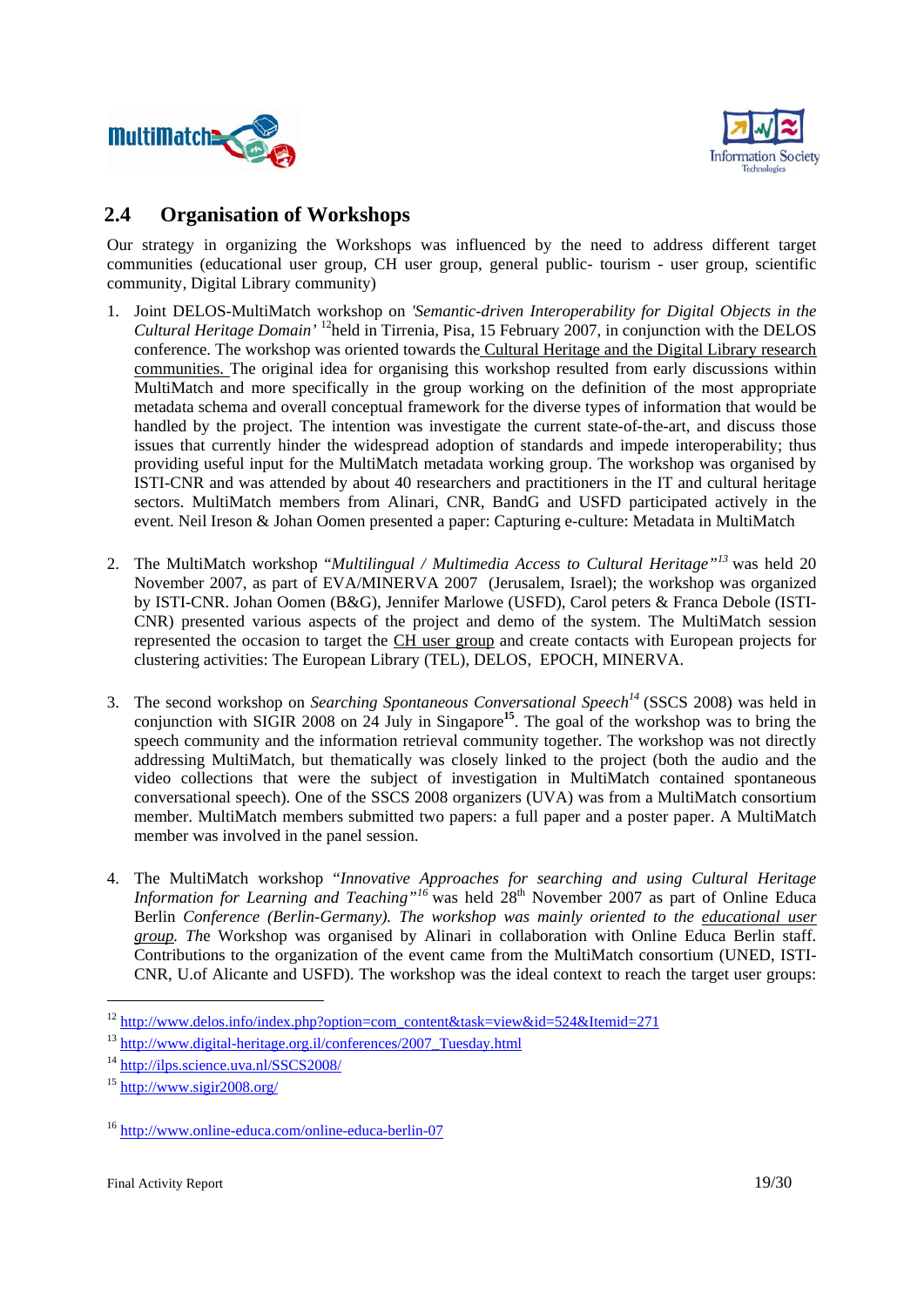



Educators (instructors and teachers) who create courses and teach using multilingual elearning, resources and tools; Cultural content providers aiming to improve distribution of their content inside the educational market; Technology and service providers (multimedia and software designers) providing a bridge between educators and cultural content providers. The workshop was successfully attended by about 30 participants. Useful feedbacks on the evaluation of the PT1 were collected through the use of ad hoc questionnaires. New contacts for dissemination/ exploitation activities and evaluation scopes have been collected.

- 5. The MultiMatch workshop "*Multilingual / Multimedia Access to Cultural Heritage*"<sup>17</sup> was held 4 December 2007, as part of the  $2<sup>nd</sup>$  DELOS conference <sup>18</sup>, (Tirrenia, Pisa-Italy). The event was organized by ISTI-CNR. + Presentations by Ying Zhang (DCU). The workshop was oriented towards the Cultural Heritage and the Digital Library research communities. The event represented the occasion for disseminating and exploiting the project results: collect feedback on the MultiMatch system, gather contacts with new potential content providers.
- 6. The Workshop on "*Information access to Cultural heritage*" 19(IACH) was held 18 September 2008 as part of ECDL (Aarhus, Denmark). It represented the occasion to target both the Digital Library and Cultural Heritage research communities. The goal of the workshop was to promote exchange of ideas concerning creation, storage, retrieval and use of cultural heritage information. In particular, the workshop focused on the question of how keepers of cultural heritage resources can improve information access by applying information technology and principles currently being developed in the area of information access. During this workshop the first prototype was demonstrated and the main results of the MultiMatch project presented. This workshop was organized by UVA, UNED, BandG.
- 7. The Final MultiMatch workshop: *Multilingual and Multimedia Access to Cultural Heritage Digital Objects: the MultiMatch solution*<sup>20</sup> was held 23 October 2008 as part of VSMM conference<sup>21</sup> (Limmasol, Cyprus).The main workshop's goal was to present the results of the MultiMatch project. Participants were involved in the evaluation of PT2: after the demo presentation a questionnaire collected users feedbacks and some of the participants gave their availability to participate in the MultiMatch field trails. The workshop represented the occasion to reach the CH and research community and to propose the starting of clustering activities with other European projects: IMAGINATION, EUROPEANA, MICHAEL. This workshop was organized by Alinari.

**Deliverable 8.3.1:** Organization of workshops was delivered (November 2007) **Deliverable 8.3.2:** Organization of workshops will be delivered (December 2007)

## **2.5 Project Website**

The MultiMatch web site was created at the beginning of the project with the following URLs: www.multimatch.eu, www.multimatch.info, www.multimatch.org. The website was updated and maintained for the entire project duration. It is hosted on the ISTI-CNR servers and the dedicated

<sup>&</sup>lt;sup>17</sup> http://www.multimatch.eu/tirrenia\_12\_07.html

<sup>&</sup>lt;sup>18</sup> http://www.delos.info/index.php?option=com\_content&task=view&id=606&Itemid=337

<sup>19</sup> http://ilps.science.uva.nl/IACH2008/schedule/schedule.html

<sup>20</sup> http://www.cs.ucy.ac.cy/conferences/vsmm2008/downloads/MultiMatch-Workshop-Agenda.pdf

 $^{21}$  http://www.vsmm2008.org/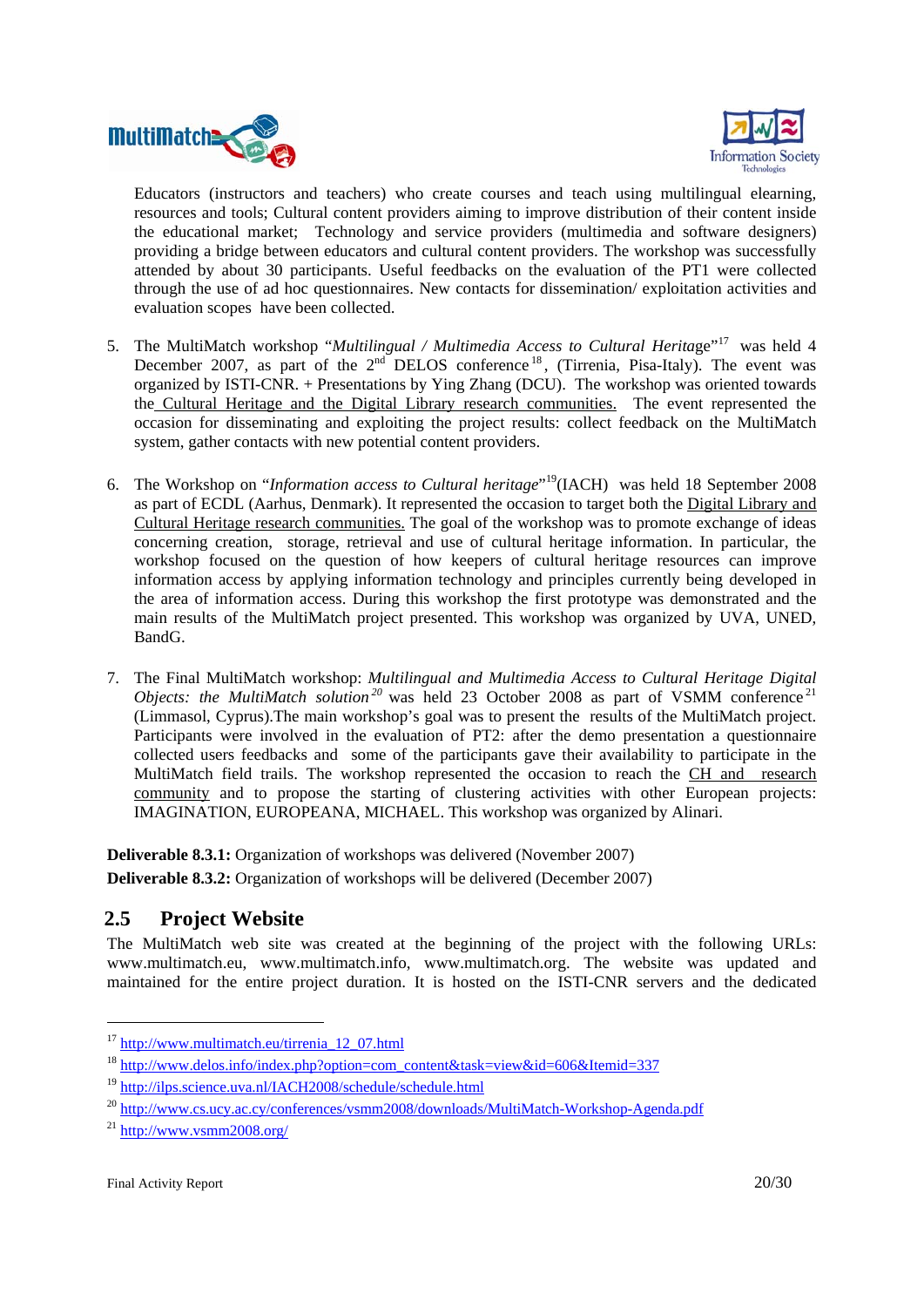



dissemination areas are hosted on Alinari's servers: (the user does not notice the passage from ISTI-CNR to Alinari servers). During the project lifetime new sections have been added and enriched.

Alinari is responsible for the "News", "Events", "Content providers", "User groups" sections. During the project lifetime the section "Content providers" has been enriched with new content providers; the "News", "Events", "User groups" sections have been continuously updated with new information.

ISTI-CNR is responsible for the publicly available areas "Homepage", "about MultiMatch", "Consortium", "Publications", Related sites", "Interesting links" and for the "Workspace" area- restricted to the project Consortium: this is a password protected area which contains all project documentation, information on meetings and phone conferences, events of interest, etc. It also includes a dynamic document management system (BSCW Basic Support for Cooperative Work). The BSCW is used to store all internal working documents, including preliminary versions of the deliverables. The project Wiki, hosted by OCLC, is used as a discussion area.

### **2.6 Posters/Brochures**

Two project brochures have been produced. The brochure was a basic and important dissemination instrumentand has been distributed during the participation national and international events, and other kinds of meetings.

The brochures were used to: disseminate the project results, create contacts (for exploitation, clustering, etc.) consolidate the user groups. The first brochure was printed at month 3 of the project. The second brochure was produced after the released of the first prototype.

Several posters have been produced (they are downloadable on the project website). The posters were designed for three main purposes:

- presentations during events/ workshops: during exhibition sessions the posters have been of key importance for presenting MultiMatch system and results.
- web presentations
- inside company/institution dissemination.

Some posters have been designed with a particular focus on the user groups ( how to become a MultiMatch registered user etc.) and with textual details; other posters have been designed to map the project goals, the technologies, results and mainly with graphics.

## **2.7 Publications**

A list of publications of MultiMatch-related work by project partners is maintained on the website. The publications produced by the project are listed here:

- 1. Besser J., Hofmann K., Larson M., "An Exploratory Study of User Goals and Strategies in Podcast Search", FGIR Workshop Information Retrieval (WIR2008), Würzburg, Germany, October, 2008.
- 2. He B., Macdonald C., He J., Ounis I., "An Effective Statistical Approach to Blog Post Opinion Retrieval", ACM 17th Conference on Information and Knowledge Managment (CIKM 2008), Napa Valley, ACM, October, 2008.
- 3. He J., Larson M., de Rijke M., "On the Topical Structure of the Relevance Feedback Set", FGIR Workshop Information Retrieval (WIR 2008), Würzburg, Germany, October, 2008.
- 4. Tsagkias M., Larson M., Weerkamp W., de Rijke M., "PodCred: A Framework for Analyzing Podcast Preference", Second Workshop on Information Credibility on the Web, Napa Valley, ACM, October, 2008. ( won the best paper award at WICOW 2008).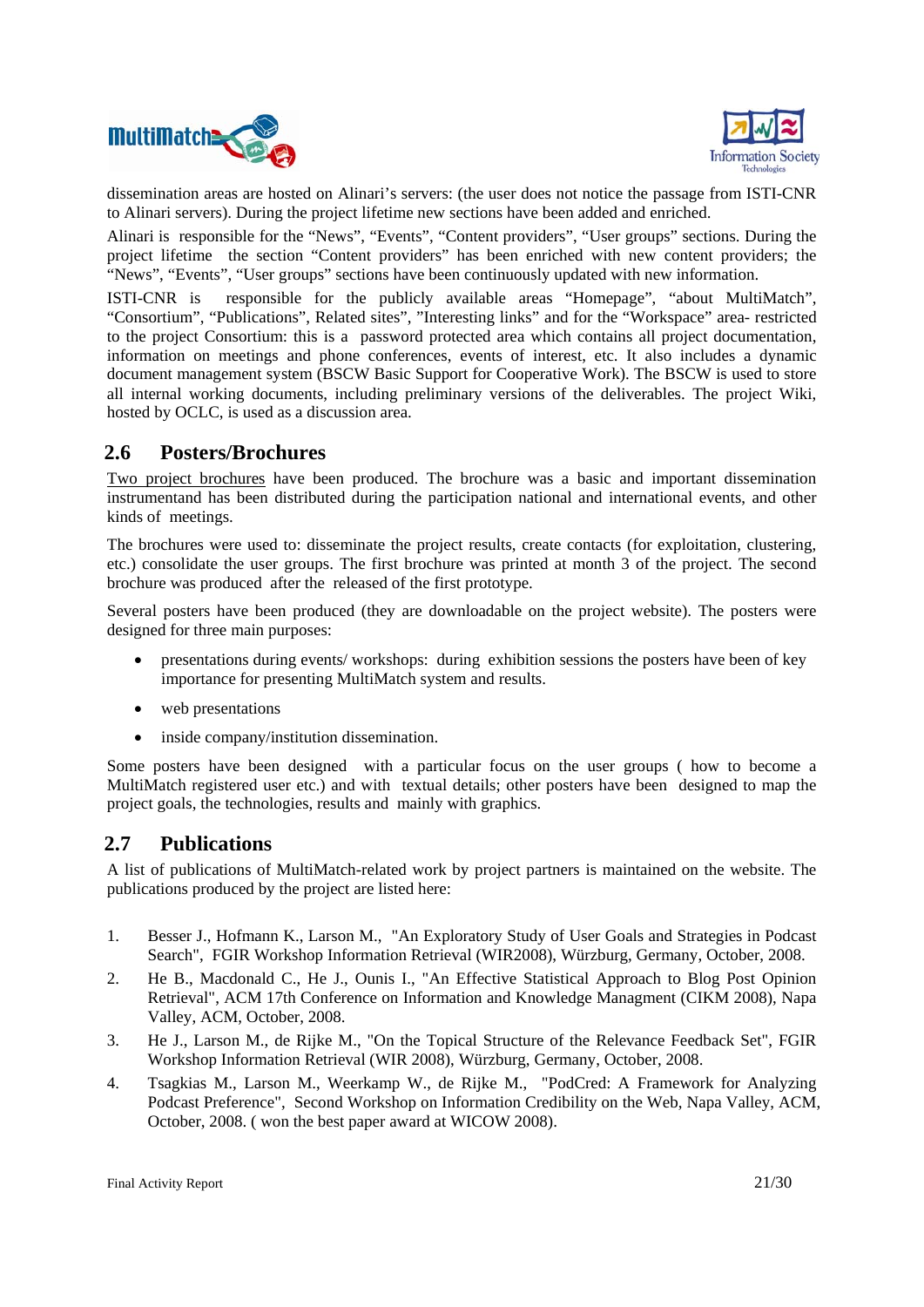



- 5. Larson M., Newman E., Jones G., "Overview of VideoCLEF 2008: Automatic Generation of Topic-based Feeds for Dual Language Audio-Visual Content (draft)", Working Notes for the CLEF 2008 Workshop, Aarhus, September, 2008.
- 6. E.Newman and G.J.F.Jones, "DCU at VideoClef 2008", In Proceedings of the CLEF 2008: Workshop on Cross-Language Information Retrieval and Evaluation, Aarhus, Denmark, September 2008.
- 7. N.O'Hare, P.Wilkins, C.Gurrin, E.Newman, G.J.F.Jones and A.F.Smeaton, "DCU at ImageCLEFPhoto 2008", In Proceedings of the CLEF 2008: Workshop on Cross-Language Information Retrieval and Evaluation, Aarhus, Denmark, September2008.
- 8. He J., Zhang X., Weerkamp W., Larson M., "The University of Amsterdam at VideoCLEF 2008", Working Notes for the CLEF 2008 Workshop, Aarhus, Denmark ,September, 2008.
- 9. Larson M., Fernie K., Oomen J., Cigarran J., "Proceedings of the ECDL 2008 Workshop on Information Access to Cultural Heritage", ECDL 2008 Workshop, Aarhus, September, 2008.
- 10. Carmichael, J., Clough, P., Newman, E., Jones, G. "Multimedia Retrieval in MultiMatch: The Impact of Speech Transcript Errors on Search Behaviour" On-line Proceedings of the Information Access to Cultural Heritage (IACH) Workshop, Aarhus Denmark, September (2008). http://www.multimatch.eu/docs/publications/Carmichael\_etal\_MultiMatch\_IACH2008.pdf
- 11. Balog K., de Rijke M., Weerkamp W., "Bloggers as Experts", 31st Annual International ACM SIGIR Conference (SIGIR 2008), Singapore, ACM, pp. 753-754, July, 2008.
- 12. Balog K., Weerkamp W., de Rijke M., "A Few Examples Go A Long Way: Constructing Query Models from Elaborate Query Formulations", 31st Annual International ACM SIGIR Conference (SIGIR 2008), Singapore, ACM, pp. 371-378, July, 2008.
- 13. Fuller M., Tsagkias M., Newman E., Besser J., Larson M., Jones G J F., de Rijke M., "Using Term Clouds to Represent Segment-Level Semantic Content of Podcasts", In Proceedings of the Workshop on Searching Spontaneous Conversational Speech at Thirty-First Annual International ACM SIGIR Conference on Research and Development in Information Retrieval (SIGIR 2008), Singapore, July 2008.
- 14. He J., Weerkamp W., Larson M., de Rijke M., "Blogger, Stick to your Story: Modeling Topical Noise in Blogs with Coherence Measures", SIGIR 2008 Workshop on Analytics for Noisy Unstructured Text Data (AND 2008), Singapore, July, 2008.
- 15. Kohler J., Larson M., de Jong F M G., Kraaij W., Ordelman R J F., "Proceedings of the ACM SIGIR Workshop Searching Spontaneous Conversational Speech", 2nd SIGIR Workshop on Searching Spontaneous Conversational Speech (SSCS 2008), Singapore, Centre for Telematics and Information Technology, Enschede, The Netherlands, July, 2008.
- 16. Meij E J., Weerkamp W., Balog K., de Rijke M., "Parsimonious Relevance Models", 31st Annual International ACM SIGIR Conference (SIGIR 2008), Singapore, ACM, pp. 817-818, July, 2008
- 17. Tsagkias M., Larson M., de Rijke M., "Term Clouds as Surrogates for User Generated Speech", 31st Annual International ACM SIGIR Conference (SIGIR 2008), Singapore, ACM, pp. 773-774, July, 2008.
- 18. Larson M., Newman E., Jones G., "Classification of Dual Language Audio-Visual Content: Introduction to the VideoCLEF 2008 Pilot Benchmark Evaluation Task", In Proceedings of the Workshop on Searching Spontaneous Conversational Speech at 31st Annual International ACM SIGIR Conference on Research and Development in Information Retrieval, Singapore, July 2008.
- 19. Weerkamp W., Balog K., de Rijke M., "Finding Key Bloggers, One Post At A Time", 18th European Conference on Articificial Intelligence (ECAI 2008), Patras, Greece, pp. 318-322, July, 2008.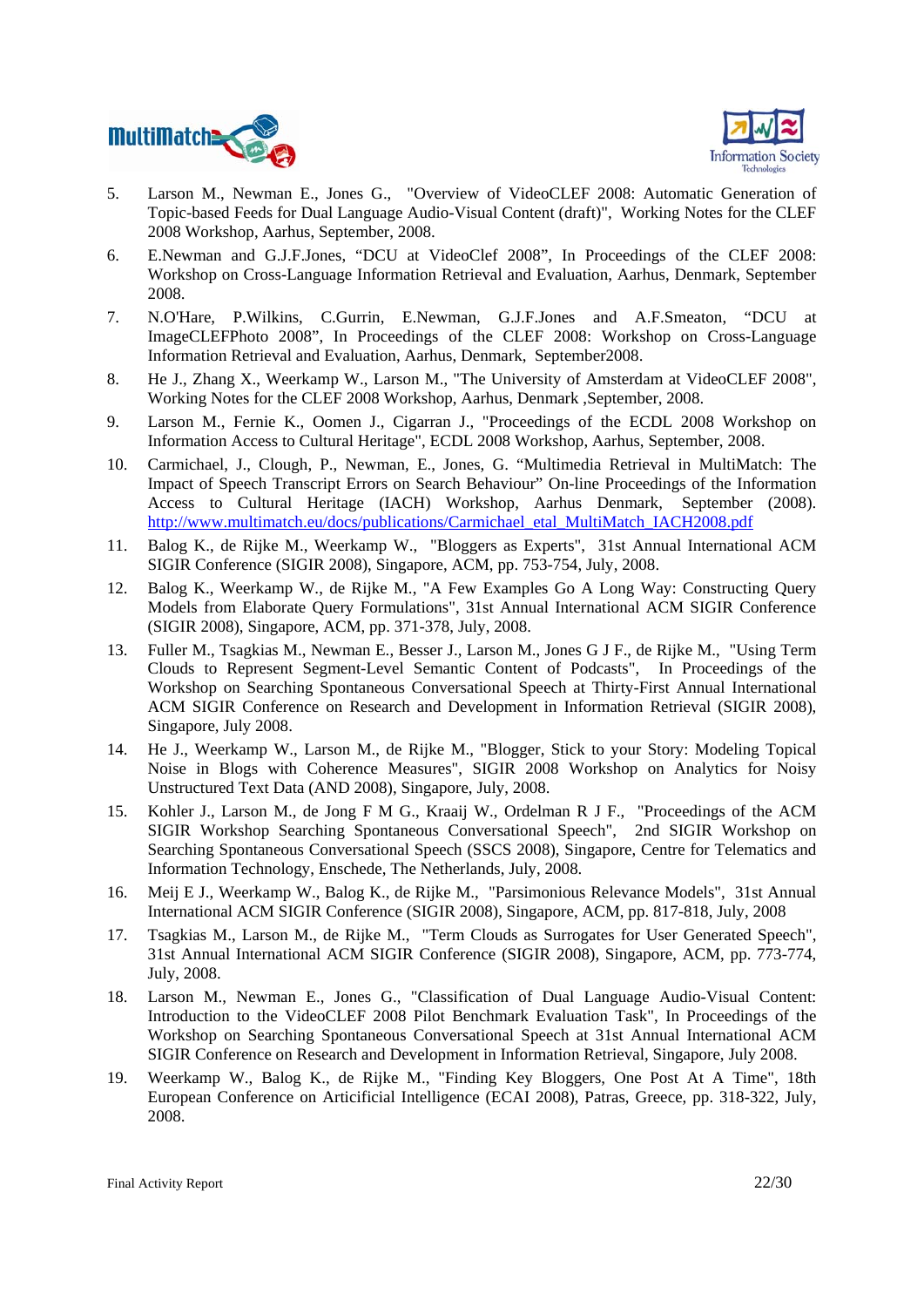



- 20. Carmichael J., Larson M., Marlow J., Newman E., Clough P., Oomen J., Sav S., "Multimodal Indexing of Electronic Audio-Visual Documnets: A Case Study for Cultural Heritage Data", Sixth International Workshop on Content-Based Multimedia Indexing(CBMI2008), London, 18-20th June, 2008.
- 21. Weerkamp W. and de Rijke M. Credibility Improves Topical Blog Post Retrieval In ACL08:HLT, June 2008
- 22. Jones G.J.F. and Li Q. "Focused Browsing: Providing Topical Feedback for Link Selection in Hypertext Browsing". In Proceedings of the 30th European Conference on Information Retrieval Research (ECIR 2008), Glasgow, Scotland, April 2008
- 23. Clough, P. and Read, S. "Key Design Issues with Visualising Images using Google Earth". In Proceedings of the 30th European Conference on IR Research (ECIR'08), Glasgow, UK, April 2008
- 24. Marlow, J., Clough, P., Cigarrán Recuero, J. and Artiles, J "Exploring the Effects of Language Skills on Multilingual Web Search". In Proceedings of the 30th European Conference on IR Research (ECIR'08), Glasgow, UK, April 2008
- 25. Weerkamp W. and de Rijke M. "Looking at Things Differently: Exploring Perspective Recall for Informal Text Retrieval". In: Proceedings of Dutch-Belgian Information Retrieval Workshop (DIR 2008)**,** 14-15 April 2008
- 26. He J., Larson M., and de Rijke M. "Using Coherence-based Measures to Predict Query Difficulty". In: C. Macdonald et al., editors, 30th European Conference on Information Retrieval (ECIR 2008), LNCS 4956, pages 689-694, April 2008
- 27. Balog K. and de Rijke M. "Associating People and Documents". In: C. Macdonald et al., editors, 30th European Conference on Information Retrieval (ECIR 2008), LNCS 4956, pages 296-308, April 2008
- 28. Marlow, J., Clough, P., Ireson, N., Cigarran Recuero, J., Artiles, J., & Debole, F. "The MultiMatch project: Multilingual/Multimedia access to cultural heritage material on the web". In Proceedings of Museums and the Web 2008, Montreal, Canada, April 9-12, 2008
- 29. Jones G.J.F., Fantino F., Newman E. and Zhang Y. "Domain-Specific Query Translation for Multilingual Information Access Using Machine Translation Augmented With Dictionaries Mined From Wikipedia". In Proceedings of the 2nd International Workshop on Cross Lingual Information Access - Addressing the Information Need of Multilingual Societies (CLIA-2008), Hydrabad, India, pp 34-41, January 2008.
- 30. Kludas J., Bruno E., and Marchand-Maillet S. "Can Feature Information Interaction help for Information Fusion in Multimedia Problems?" In Proc. of the first International Workshop on Metadata Mining for Image Understanding (MMIU), Funchal, Madeira, January 2008
- 31. Snoek C.G.M., Huurnink B., Hollink L. , de Rijke M., Schreiber G., and Worring M "Adding Semantics to Detectors for Video Retrieval" IEEE Transactions on Multimedia 9(5):975-986, August 2007 http://staff.science.uva.nl/~mdr/Publications/Files/tmm2007.pdf
- 32. Ahn D., van Rantwijk J., and de Rijke M. **"**A Cascaded Machine Learning Approach to Interpreting Temporal Expressions" In proceedings NAACL-HLT 2007, April 2007. http://staff.science.uva.nl/~mdr/Publications/Files/hlt-naacl-2007-timex.pdf
- 33. Casarosa, V. and Peters, C. "DELOS-MultiMatch Workshop on Ontology-Driven Interoperability for Cultural Heritage Digital Objects" Ercim News, No. 69, April 2007 http://ercimnews.ercim.org/content/view/179/327/
- 34. Ireson, N., Oomen, J. "Capturing e-Culture: Metadata in MultiMatch" In Proc. DELOS-MultiMatch workshop, February 2007, Tirrenia, Italy http://www.delos.info/files/pdf/DELOS%20Multimatch%202007/papersdelostirrenia.pdf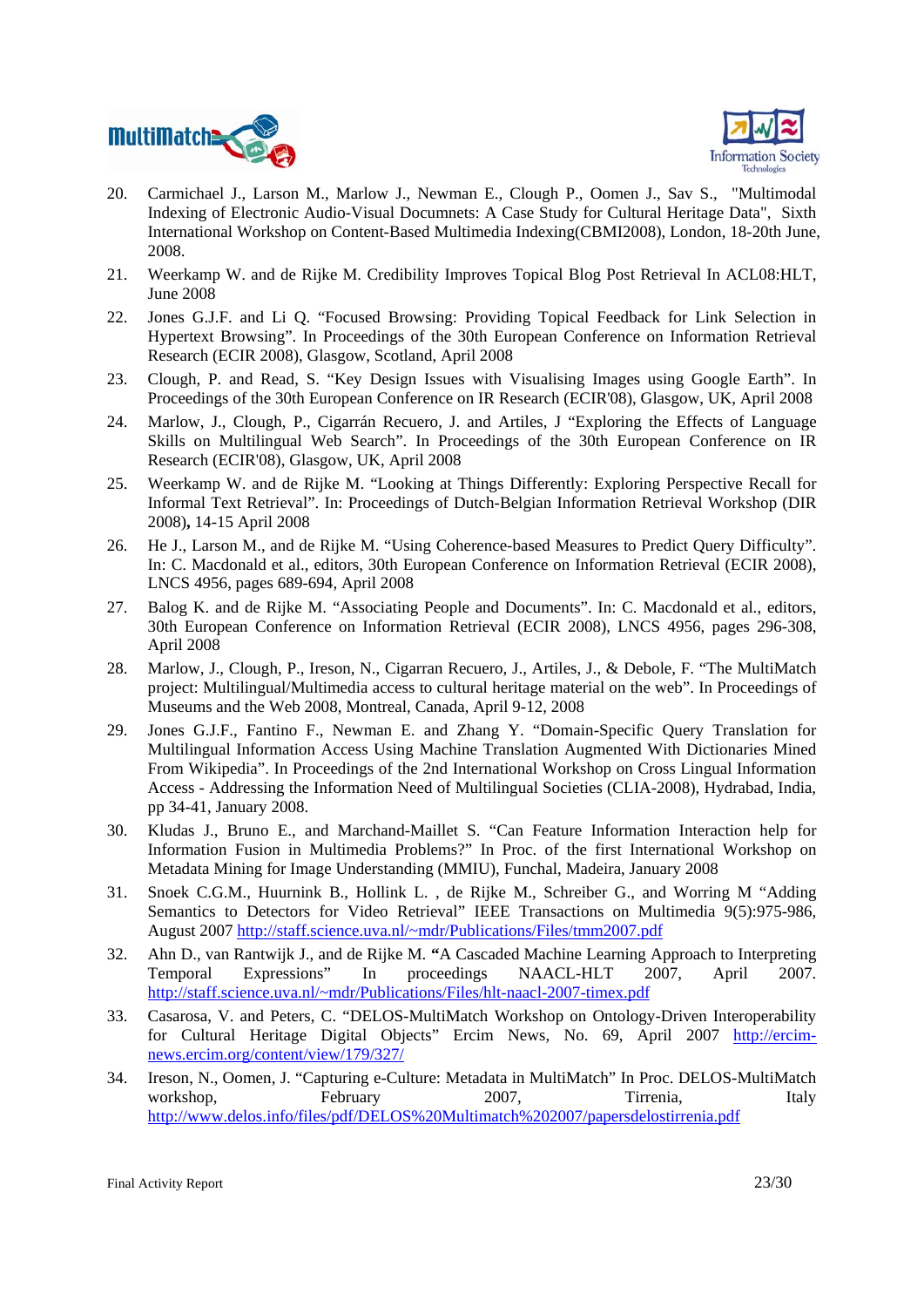



- 35. Amato, G., Cigarran, J., Gonzalo, J., Peters, C., Savino, P. MultiMatch Multilingual/Multimedia Access to Cultural Heritage In Proc IRCDL 07, 3rd Italian Conference on Digital libraries, to be published in Springer LNCS series
- 36. Clough, P., Al-Maskari, A. and Darwish, K. "Providing multilingual access to FLICKR for Arabic users" Results of the Sixth CLEF Evaluation Campaign. Lecture Notes in Computer Science (LNCS), Springer, Heidelberg, Germany, in print. iCLEF paper from 2006 which should be published 2007 in Springer LNCS. (Evaluation methods-i.e user satisfaction-and correlation with search effectiveness) http://www.multimatch.eu/docs/publications/clough providing iclef2006submission-lncs.pdf
- 37. Clough, P., Marlow, J. and Sanderson, M. "Designing Multilingual Information Access to Tate Online Workshop" held at the 29th Annual International ACM SIGIR Conference on Research and Development in Information Retrieval; Workshop: New Directions in Multilingual Access, Seattle, August 2006 (in print) http://www.multimatch.eu/docs/publications/clough\_designing\_sigir2006.pdf
- 38. Zhang Y., Jones G.J.F. and Zhang K. Dublin City University at CLEF 2007: Cross-Language Speech Retrieval (CL-SR) Experiments. In Advances in Multilingual and Multimodal Information Retrieval. Revised papers of the CLEF 2007: Workshop on Cross-Language Information Retrieval and Evaluation, Budapest, Hungary, LNCS, Springer. To appear.
- 39. Pecina P. Hoffmannova P., Jones G.J.F., Zhang,Y. and Oard D.W. Overview of the CLEF 2007 Cross-Language Speech Retrieval Track. In Advances in Multilingual and Multimodal Information Retrieval. Revised papers of the CLEF 2007: Workshop on Cross-Language Information Retrieval and Evaluation, Budapest, Hungary, LNCS, Springer. To appear.
- 40. Larson, M., Jijkoun, V., Löffler, J. and Tjong Kim Sang, E. Practical applications of stand-off annotation. Sprache und Datenverarbeitung: International Journal for Language Data Processing, 31(1-2), 2007, pp 115-129.
- 41. Schuth A., Marx M. , and de Rijke M. Extracting the Discussion Structure in Comments on News-Articles. In: 9th ACM International Workshop on Web Information and Data Management (WIDM 2007), November 2007
- 42. Fissaha Adafre S., Jijkoun V. and de Rijke M. Fact Discovery in Wikipedia. In: 2007 IEEE/WIC/ACM International Conference on Web Intelligence, November 2007
- 43. Szekely E., Bruno E. and Marchand-Maillet S. Clustered Multidimensional Scaling for Exploration in Information Retrieval. In 1st International Conference on the Theory of Information Retrieval (ICTIR'07). Budapest, Hungary 2007
- 44. Fissaha Adafre S. and de Rijke M. Ask the Crowd to Find Out What's Important. In: ICDM'07 Workshop on Data Mining in Web 2.0 Environments, October 2007
- 45. Marlow J., Clough, P.D. and Dance K., Multilingual Needs Of Cultural Heritage Web Site Visitors: A Case Study Of Tate Online, Proc. of International Cultural Heritage Informatics Meeting (ICHIM2007), Toronto, Ontario, Canada, October 24-26 2007
- 46. Amato, G., Magionami, V., Savino, P. Region based image indexing and retrieval inspired by text search. In occasion of the International Conference on Image and Analysis and Processing, ICIAP 2007, Modena, Italia, September 2007.
- 47. Fissaha Adafre S., Jijkoun, V. and de Rijke, M. Entity Retrieval. In: Recent Advances in Natural Language Processing (RANLP 2007), September 2007
- 48. Kludas, J. Multimedia Retrieval and Classification for Web Content, BCS IRSG Symposium: Future Directions in Information Access, September 2007.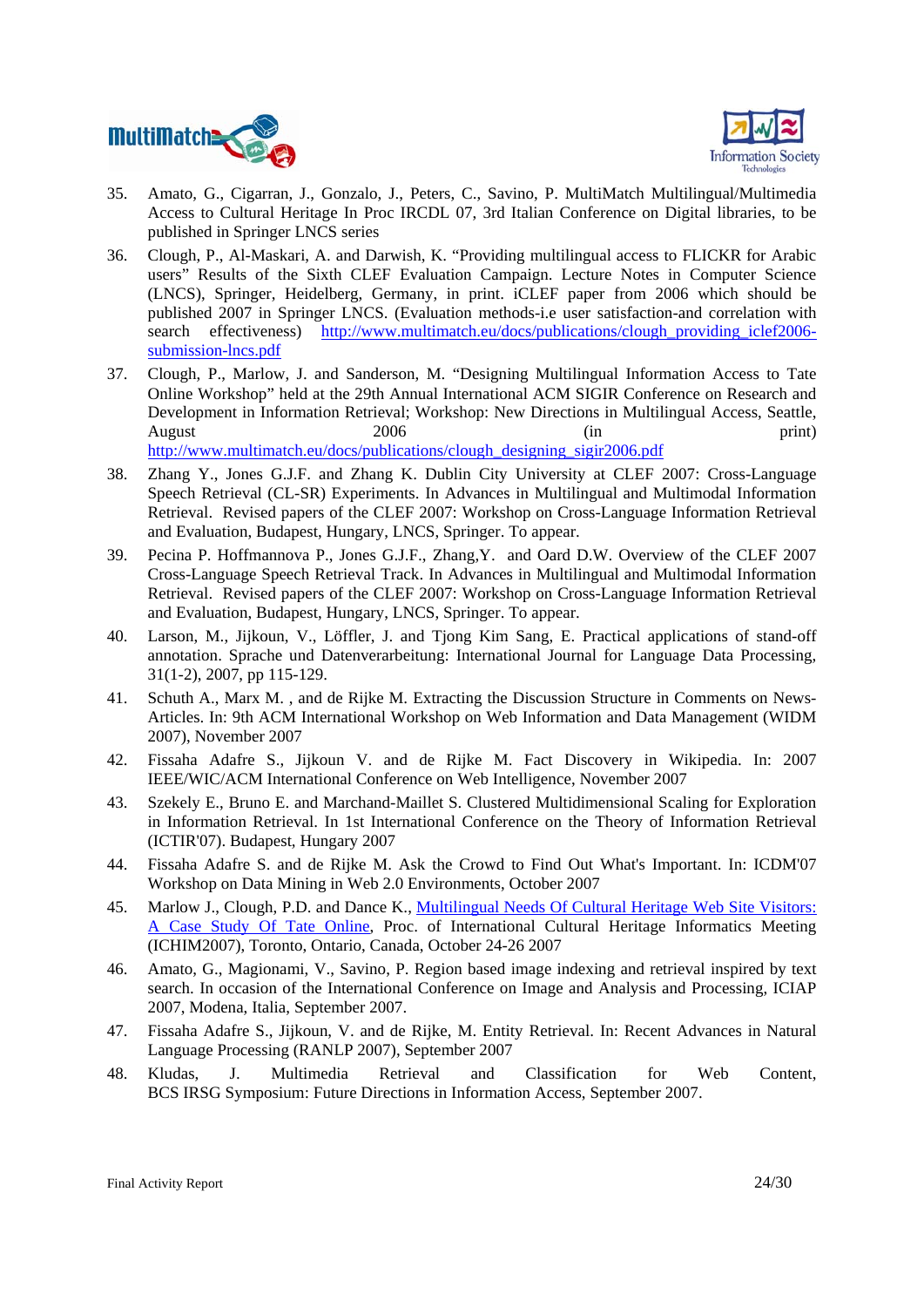



- 49. Amato, G., Cigarran, J., Gonzalo, J. Peters, C., Savino, P. MultiMatch Multilingual/Multimedia Access to Cultural Heritage. In ECDL 2007 Proceedings, Lecture Notes in Computer Science 4675 Springer, 505-508.
- 50. Zhang, Y., Jones, G.J.F, Zhang, S.,Wang, B., Guo, Y. and Ma, Y. An Investigation of Question Translation for English-Chinese Cross-Language Question Answering, 2007 China-Ireland International Information and Communications Technologies, Dublin, Ireland, August 2007.
- 51. Snoek C.G.M., Huurnink B., Hollink L. , de Rijke M., Schreiber G., and Worring M. (2007). IEEE Transactions on Multimedia 9(5):975-986, August 2007.
- 52. Al-Maskari, A., Sanderson, M. and Clough, P. (2007) Arabic Users' Satisfaction with the Online Information as Obtained from Google. In Proceedings of the Sixth International Conference on Conceptions of Library and Information Science (COLIS2007), in print.(The effect of cultural background on search).
- 53. Kludas, J., Bruno, E., Marchand-Maillet, S. (2007) Information Fusion in Multimedia Information Retrieval, 5th international Workshop on Adaptive Multimedia Retrieval (AMR), July 2007 -to appear-
- 54. Larson, M., Eickeler, S. and Köhler, J. Supporting radio archive workflows with vocabulary independent spoken keyword search. In Proc. of Searching Spontaneous Conversational Speech, ACM SIGIR 2007 Workshop, Amsterdam, The Netherlands, July 2007.
- 55. Jones, G.J.F.,.Zhang, Y., Newman E., and Lam-Adesina, A.M., Examining the Contributions of Automatic Speech Transcriptions and Metadata Sources for Searching Spontaneous Conversational Speech. In Proc. of Searching Spontaneous Conversational Speech, ACM SIGIR 2007 Workshop, Amsterdam, The Netherlands, July 2007.
- 56. Minelli, S., Marlow, J., Clough, P., Cigarran, J., Gonzalo, J., Oomen, J.(2007), Gathering requirements for multilingual search of audiovisual material in cultural heritage. To appear in Proc. of Workshop on User Centricity – state of the art (16th IST Mobile and Wireless Communications Summit), Budapest, Hungary, 1-5 July 2007.
- 57. Jones, G.J.F., Zhang, Y., Fantino, F., Newman, E., and Debole, F. Multilingual Search for Cultural Heritage Archives by Combining Multiple Translation Resources. In Proc. of the ACL Workshop on Language Technology for Cultural Heritage Data (LaTeCH 2007), Prague, Czech Republic, June 2007.
- 58. Minelli S. and Hyde R., The Impact of the Web and a Reconfigured Social Dynamic on LIS digital libraries. Presented at the conference on Diffusion and dissemination of ideas and experiences: Issues of international comparative. Library Science in Krakow at the University of Jagiellorian-June 2007. (Web-orientation of new librarian's services).
- 59. Larson, M. and Köhler, J. Structured Audio Player: Supporting Radio Archive Workflows with Automatically Generated Structure Metadata. In Intelligent Access to Audio Content, Proc. of RIAO 2007, 30 May -1 June 2007.
- 60. Fissaha Adafre S. and de Rijke M. (2007). Estimating Importance Features for Fact Mining (With a Case Study in Biography Mining). In Intelligent Access to Audio Content, Proc. of RIAO 2007, 30 May -1 June 2007.

## **2.8 Newsletters**

Information on the MultiMatch project have been published in internationally distributed newsletters:

• ERCIM News -– quarterly newsletter published by the European research Consortium for Informatics and Mathematics. Articles appeared in ERCIM News:

No. 66, July 2006 – see http://www.ercim.org/publication/Ercim\_News/enw66/peters.html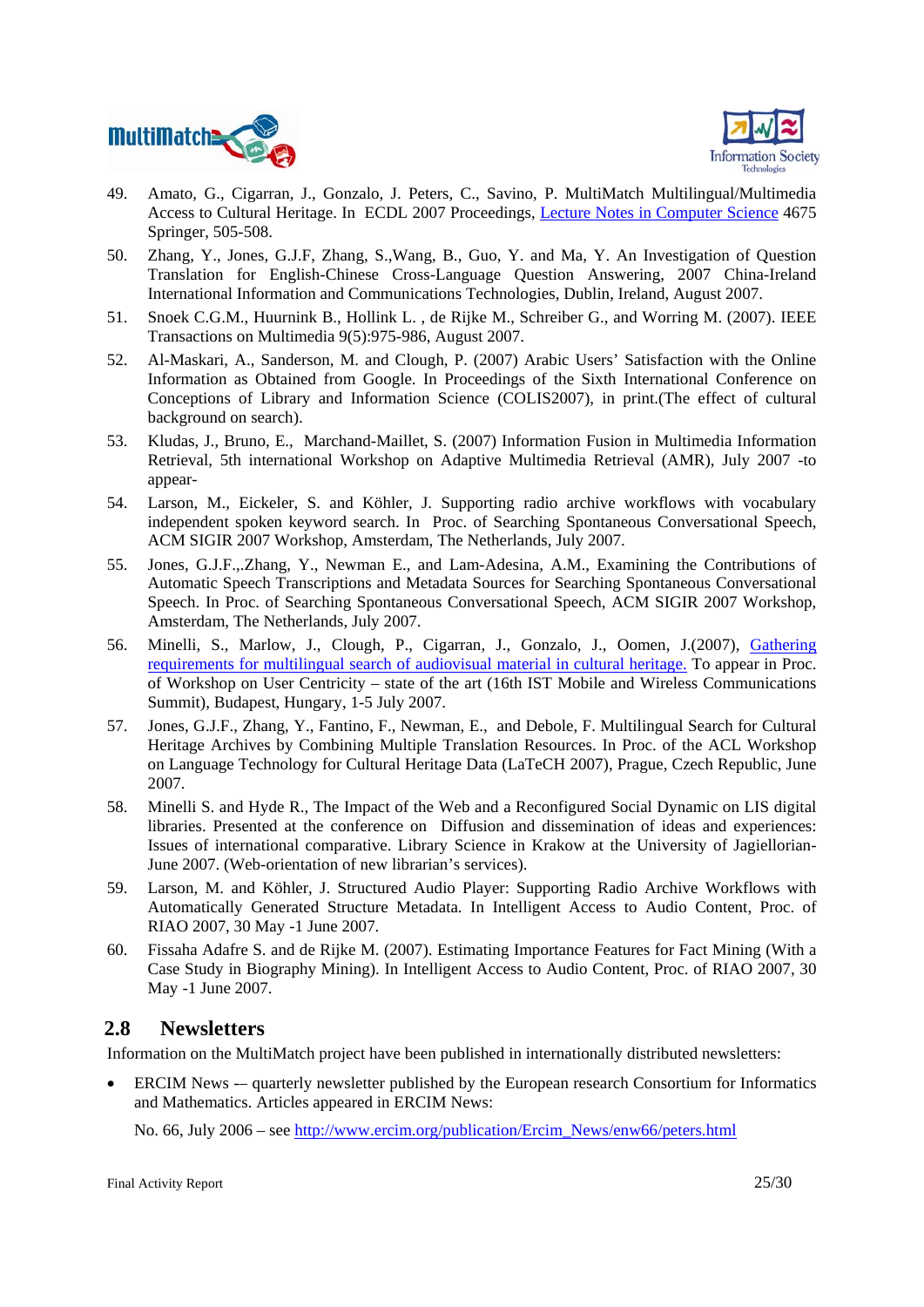



No. 69, April 2007-see http://ercim-news.ercim.org/content/view/179/327/ "MultiMatch Workshop on Ontology-Driven Interoperability for Cultural Heritage Digital Objects".

No. 70, July 2007 – see http://ercim-news.ercim.org/images/stories/EN70/EN70-web.pdf the call for papers of the MultiMatch Workshop "Innovative Approaches for Searching and Using Cultural Heritage Information for Learning and Teaching".

• IM2 Newsletter – Interactive MultiModal Information Management (an announcement appeared in the Issue No.37, May 2006) see www.im2.ch/newsletters/newsletter-pdf/issue37.pdf

### **2.9 Press Releases**

University of Alicante managed contacts with Spanish news magazines to disseminate OnlineEduca Berlin Workshop.

- Article in BVMdC web: http://www.cervantesvirtual.com/noticias/ noticias.jsp?mes=11&anyo=2007#cod4186
- Article in newspaper "La Verdad": http://www.cervantesvirtual.com/AdmNoticiasCervantes/ ficheros/imagenes/2007/verdad.jpg; http://www.laverdad.es/alicante/20071127/cultura/ bibliotecacervantes-participa-proyecto-20071127.html
- Article in newspaper "Información": http://www.diarioinformacion.com/secciones/ noticia.jsp?pRef=2241\_5\_696673;\_Cultura-Biblioteca-Virtual-Miguel-Cervantes-participa-proyectoeuropeo-Multimatch http://www.ua.es/dossierprensa/2007/11/27/10.html

Through Alinari, Online Educa Berlin Workshop had a dedicated space in *Nova* - technological insert of "IL Sole 24 Ore".

## **2.10 Contribution to Standards**

MultiMatch consortium partners are involved in a number of standardisation initiatives and used these links both to check that MultiMatch developments adopted relevant standards and to provide contributions where needed. Some of the research results of the project are relevant to some open standards (see below) and the partners involved in these standardization initiatives have acknowledging the project references.

Emerging standards (as for example the new component of JPEG2000 called JPSEARCH or the P-Meta standard for metadata exchange) have been taken into consideration by the project partners for integration after testing.

The scope of dissemination in contributing to standards is to provide international awareness with respect to the project technology.

The list of standards in which MultiMatch partners have shown interest:

- JPEG2000-JPSEARCH: for the search and retrieval architecture (Alinari). Alinari attended the WG1 Jpeg meeting and contributed to the definition of the search query workflow (wg1n3973\_JPSearch\_Part-1\_PDTR) and the definition of the use cases for jpsearch (which is very relevant to MM). Alinari has also followed the discussion about MPEG7-search and the possible consequences to jpsearch.
- P-Meta standard for metadata exchange (BandG)
- MPEG Video coding (WIND)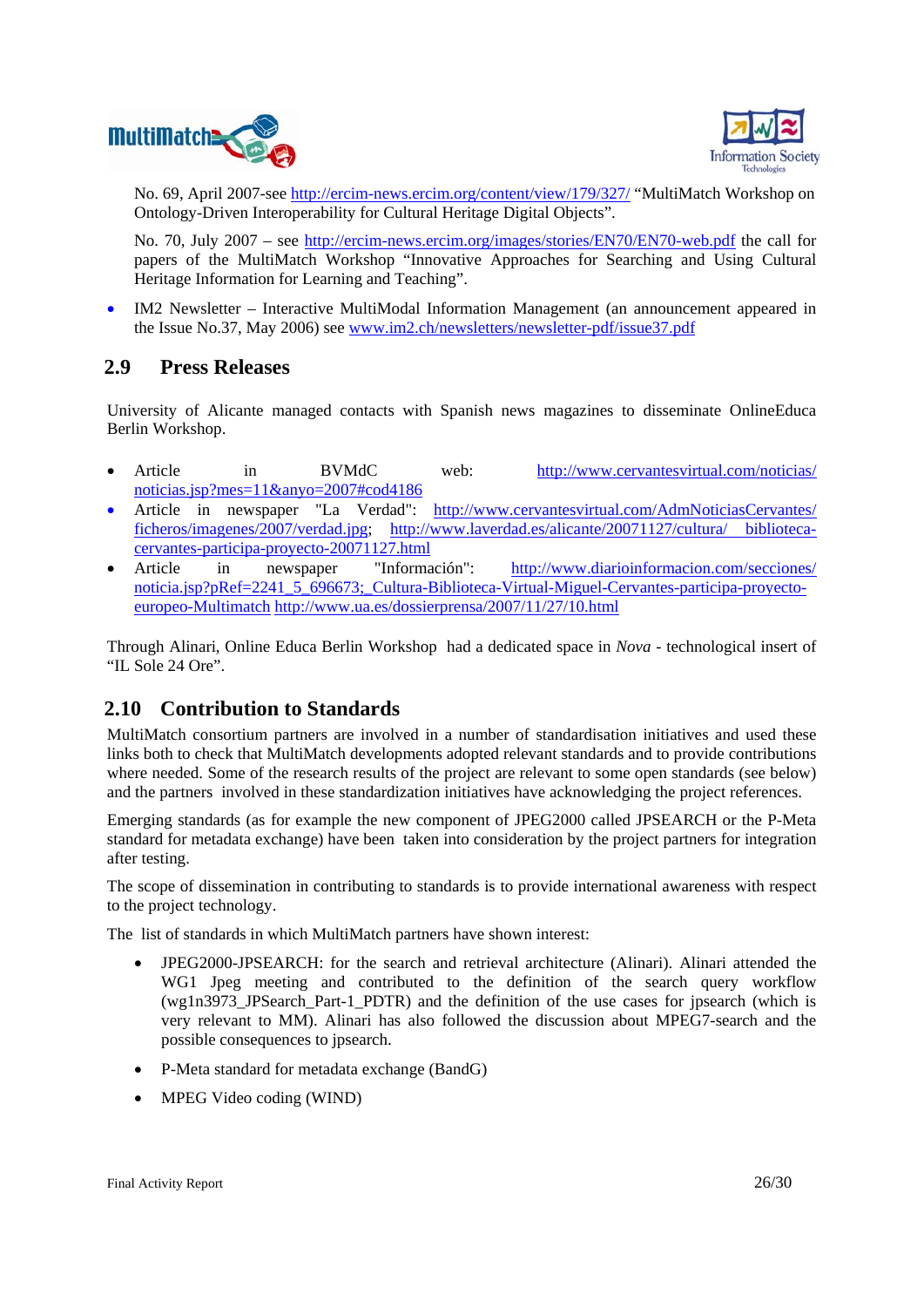



## **2.11 Clustering Activities**

Relations with other relevant European projects and networks have been set up through the participation in workshops, conferences and other events ( see sections 0. and 0). Links have been established and proposals to start collaborations with the MultiMatch project have been explored.

The following projects, which fully address issues of importance to the Cultural heritage sector (best practices, services, technologies and services), have been contacted:

- **TEL**<sup>22</sup> The European Library was reached through direct contacts and contributed as Content provider to the MultiMatch project.
- **EPOCH<sup>23</sup>** Network of Excellence in Processing Open Cultural Heritage (http://www.epoch-net.org/). Contents were established and MultiMatch was presented at the EPOCH final workshop.
- **MINERVA<sup>24</sup>** is a network of Member States' Ministries to discuss, correlate and harmonise activities carried out in digitisation of cultural and scientific content for creating an agreed European common platform, recommendations and guidelines about digitisation, metadata, long-term accessibility and preservation. – The MultiMatch consortium reached MINERVA through direct contacts with the Italian Ministry of culture. MultiMatch was presented at two MINERVA events and discussions were held with Minerva representatives.
- **MICHAEL**<sup>25</sup> Through the multilingual MICHAEL service people are able to find and explore European digital cultural heritage material using the Internet. The MICHAEL consortium is made up of the ministries of culture of France and Italy, the Museums, Libraries and Archives Council of the United Kingdom, supported by the private bodies Dedale, AJLSM and Amitié for technological and administrative aspects. The MultiMatch consortium reached MICHAEL through direct contacts and participation in events (like the final MultiMatch workshop in Cyprus where a representative of MICHAEL was invited speaker at the workshop). Hypothesis of future collaboration have been proposed.
- **IMAGINATION<sup>26</sup>** Image-based Navigation in Multimedia Archives. The MultiMatch consortium established links with this project through direct contacts. One representative of the IMAGINATION was invited speaker at the final MultiMatch workshop in Cyprus. Imagenotion<sup>27</sup> is an application developed by IMAGINATION. Possible cooperation between MultiMatch and ImageNotion are were explored, in particular:
	- Exchange of technical experience: MultiMatch multi-lingual search with automatic query translation, personal workspace of images, search for similar images (in color and texture). IMAGINATION semantic annotation, annotation and navigation through image parts,visual search refinement.
	- Common workshops
	- Use content of each other

<sup>22</sup> http://www.theeuropeanlibrary.org

 $^{23}$  http://www.epoch-net.org/)

<sup>24</sup> http://www.minervaeurope.org/

<sup>25</sup> http://www.michael-culture.org/

<sup>26</sup> http://www.imagination-project.org/

<sup>27</sup> www.imagenotion.com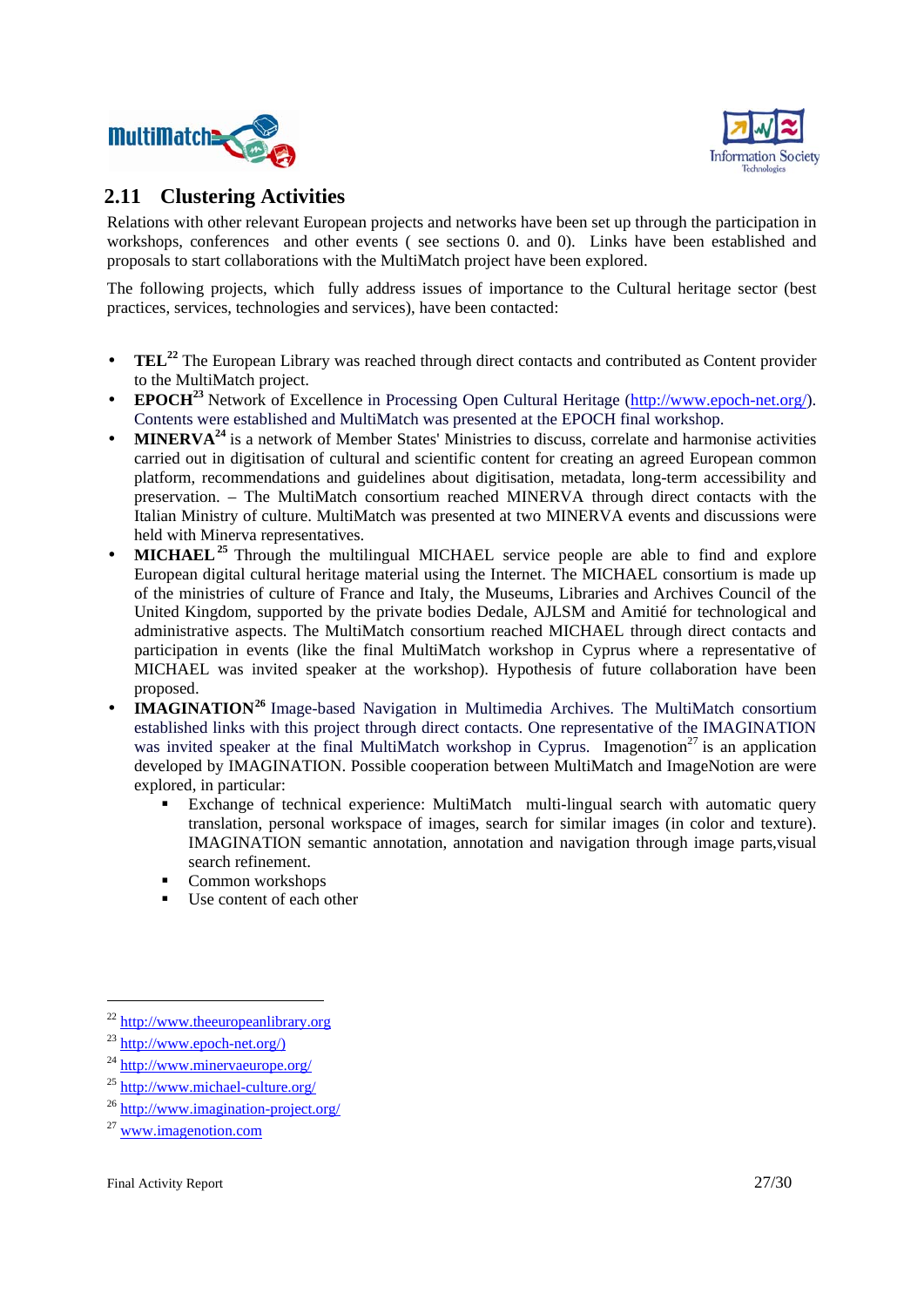



- **DELOS<sup>28</sup>** Network of Excellence for Digital Libraries. Coordinated a joint programme of activities of major European teams working in digital library related areas. The MultiMatch consortium took part to two DELOS conferences which represented the occasion to target this network and organised a joint workshop with DELOS on interoperability.
- **CLEF<sup>29</sup>** Cross Language Evaluation Forum. Evaluation tracks to test different aspects of information retrieval system development. All the MultiMatch research partners are very active in CLEF. MultiMatch sponsored an evaluation track in CLEF 2008
- **EUROPEANA<sup>30</sup>** The European digital library, museum and archive The MultiMatch consortium established links with this project through direct contacts (one partner for the MultiMatch consortium is partner in Europeana) Hypothesis for future collaborations have been proposed.
- **CATCH <sup>31</sup>** CommunicAtion Technologies for Cultural Heritage. The MultiMatch consortium established contacts with the Catch project during the workshop held in Utrecht 1<sup>st</sup> December 2006.
- **EDLNET <sup>32</sup>** European Digital Library Network. MultiMatch is represented in EDLNET by ISTI-CNR which is part of EDLNET.
- **ethnoArc <sup>33</sup>** Linked European Archives for Ethnomusicological Research. The MultiMatch consortium established contact with the ethnoArc project by participating to a joint in Berlin, March 13, 2008.

## **2.12 MultiMatch User Groups**

MultiMatch distinguished between a core user group (controlled in size and composed of invited members) expected to provide input for the user requirements and contribute to the evaluation of the system prototypes, and a general user group to which any interested user can belong.

The MultiMatch users have in common the desire or necessity to find and use cultural heritage contents (images, video, audio, multimedia). MultiMatch offered them: services to access multimedia/multilingual cultural contens; possibility to request specific system functionality addressing particular user needs; invitation to MultiMatch workshops/information days; indexing of third party contents (professional contents); involvement in the evaluation activity.

The MultiMatch user group membership has been continuously enlarged during the project lifetime and has reached the expected numbers:

|         | <b>Education</b> General | Public  | l CH    |
|---------|--------------------------|---------|---------|
| Core    | 5 to 10                  | 5 to 10 | 5 to 10 |
| General | >50                      | >20     | >20     |

#### **1. Educational user group**

<sup>28</sup> http://www.delos.info/

<sup>29</sup> http://clef.isti.cnr.it/

<sup>30</sup> http://dev.europeana.eu/

<sup>31</sup> http://www.catchproject.net/index.html

<sup>&</sup>lt;sup>32</sup> http://ec.europa.eu/information\_society/activities/econtentplus/projects/cult/edlnet/index\_en.htm

<sup>33</sup> http://www.ethnoarc.org/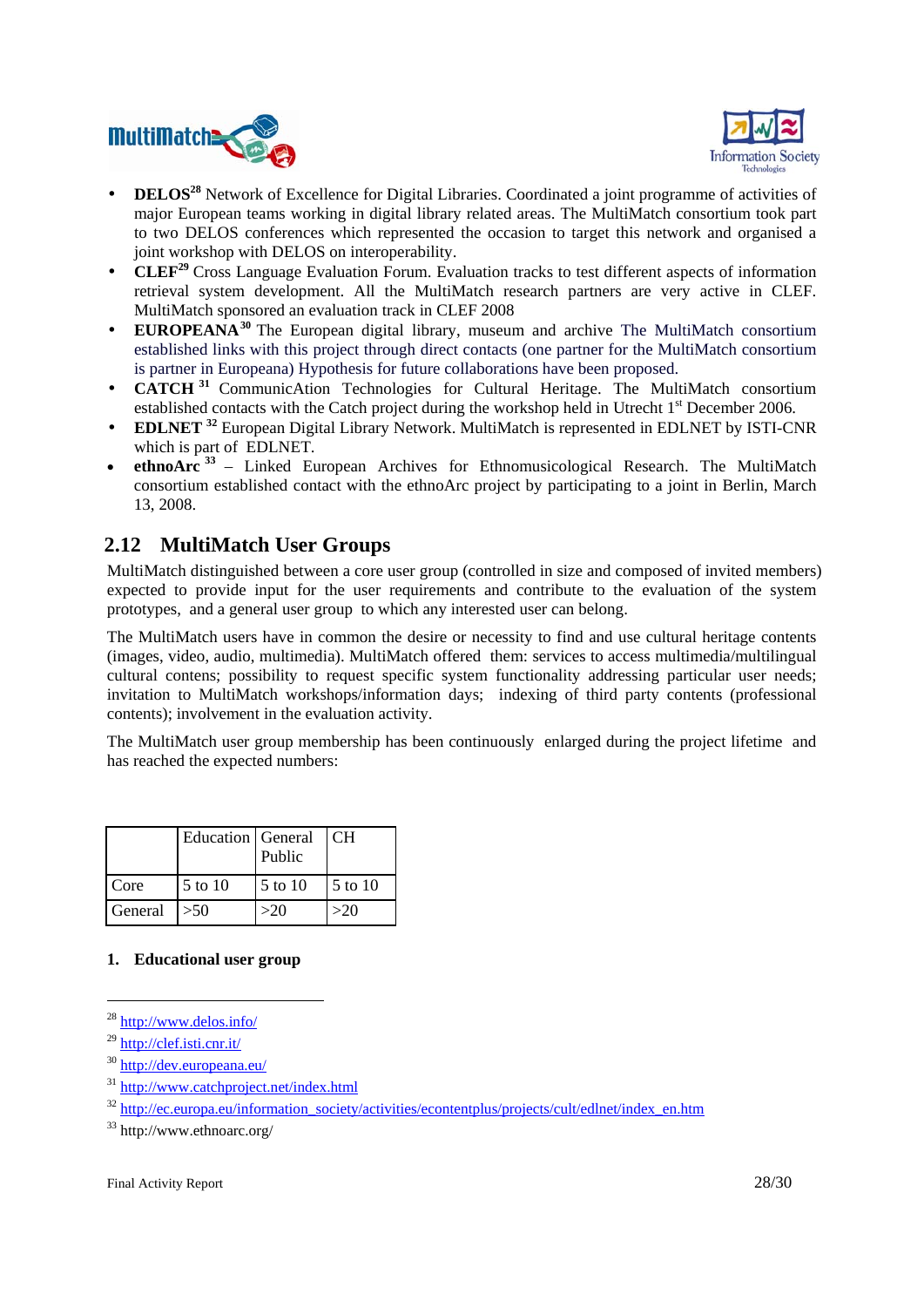



#### **Users contacted**

Around 50 users educational users have been involved in the educational user group

#### **Dissemination activities**

The educational user group has been targeted in different ways by:

- distributing advertising materials (leaflets, brochures, etc.)
- direct contacts (typically making presentations to visitors)
- distributing electronic newsletters, on line questionnaires, emails
- participation in events: conferences, meetings, workshops
- organization of MultiMatch Workshops. In particular "Innovative Approaches for Searching and Using Cultural Heritage Information for Learning and Teaching "held on 28November 2007 at Berlin, (Germany) represented an important occasion to target this user group and collect contacts.

#### **2. General public (cultural tourism) user group**

#### **Users contacted**

Some difficulties have been encountered addressing this target community. Face to face meetings with some of the users contacted helped us to point out the difficulties encountered and the possible solutions. We set up a dissemination strategy functional to establish new contacts. Finally, using each partner's channels we involved a list of more than 20 users defined as "general public".

#### **Dissemination activities**

- Direct contacts: we established contacts with Tourist Portals/organizations in order to offer the potentialities of the MultiMatch system. Each partner from the Consortium representing a different Country tried to establish contacts with tourist portals or organizations.
- General public was reachable through the WIND Libero portal which deals with travel and tourism, together with the services related to communities of users interested in those topics.
- Participation in national and international Events (of particular relevance: a Seminar targeting the tourist user group was held November 2007 in Alicante, see section 2.3 for details)

#### **3. Professional users in Cultural Heritage domains**

#### **Users contacted**

Aroun 60 cultural heritage users have been involved in the MultiMatch user group. Among them museums, CH institutions, CH networks.

#### **Dissemination activities**

- Distribution of advertising materials (leaflets, brochures, etc.)
- direct contacts (typically making presentations to visitors)
- phone calls
- distribution of on line questionnaires, emails
- participation in several events: conferences, meetings, workshops
- organization of MultiMatch workshops. All the MultiMatch workshops that the Consortium organized were addressing the CH user group (see 2.4)

#### **Content providers**

The CH users contacted were asked to contribute with their data to MultiMatch. Some of them agreed to allow the MultiMatch system to access some of their contents:

- 1. AISA photographic agency;
- 2. The European Library (TEL)-ITA (National Library Florence)